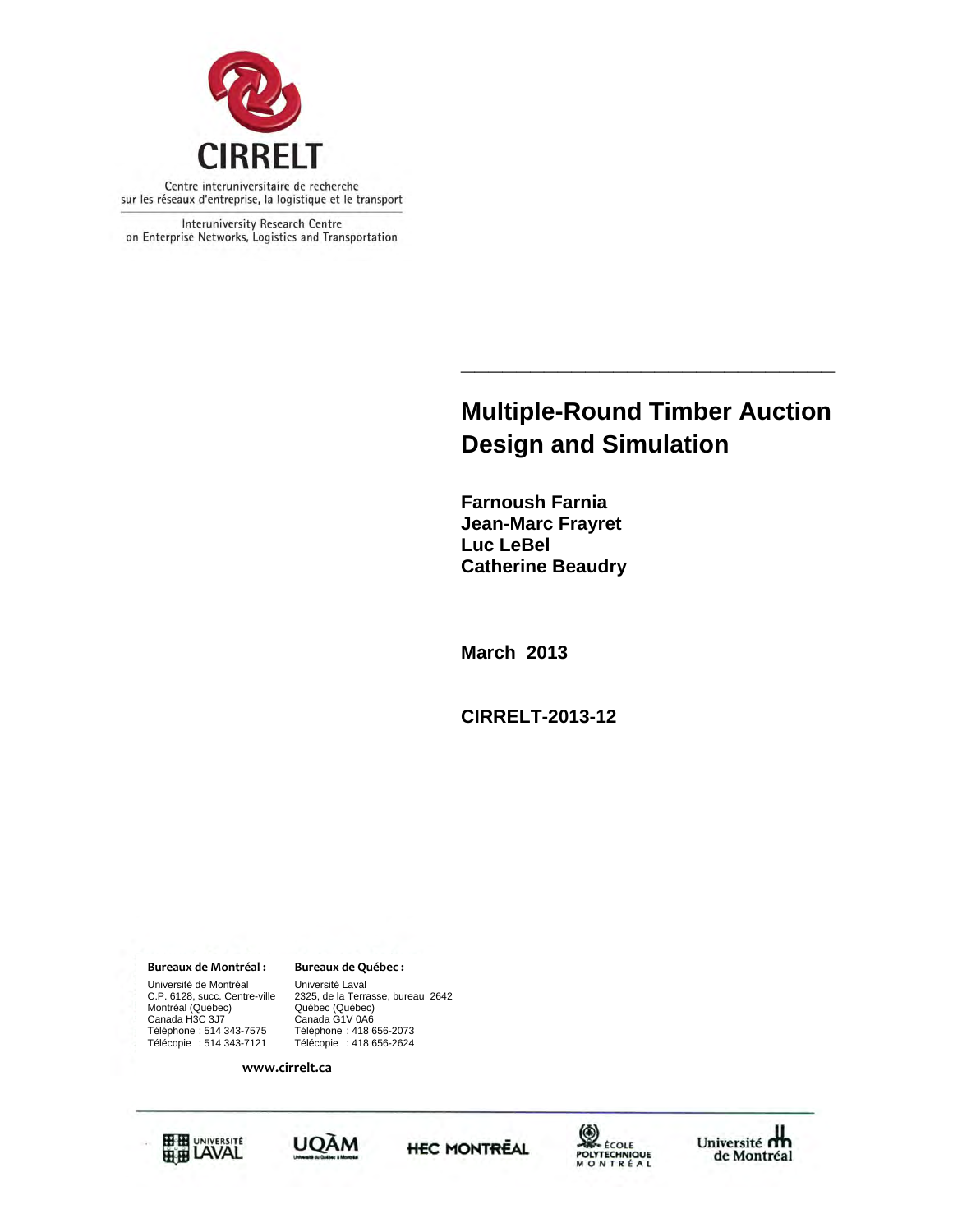# **Multiple-Round Timber Auction Design and Simulation Farnoush Farnia1,2 , Jean-Marc Frayret1,2,\* , Luc LeBel1,3 , Catherine Beaudry<sup>2</sup>**

- 1 Interuniversity Research Centre on Enterprise Networks, Logistics and Transportation
- (CIRRELT) 2 Mathematics and Industrial Engineering Department, École Polytechnique de Montréal, C.P. 6079, succursale Centre-ville, Montréal, Canada H3C 3A7
- <sup>3</sup> Department of Mechanical Engineering, 1065, avenue de la Médecine, Université Laval, Québec (Québec), G1V 0A6

**Abstract***.* This paper presents a multiple-round timber auction simulation, developed in order to study various configurations of auction design. In this study, sequential and simultaneous timber auctions are modelled and analyzed using agent-based simulation technology. As there are many individual items in the auction to be sold, the auction designer defines several rounds that are sequential at pre-defined intervals. Since bidders are offered different items at each round, a mathematical linear programing model for selecting the best set of items to bid for is presented. Different bidding strategies are simulated and compared in various setup configurations. The most advanced of these strategies are adaptive and use agent-learning capability. The comparisons include the success rate of winning the auction and the winning price per m3. This study suggests an efficient strategy for bidders to bid in order to achieve to their goal and increase their profit. Similarly, in order to increase profit, the auctioneer (i.e., the government) needs to control several auction parameters including the number of auctions per year, the lot size, the auction periodicity, and the number of bidders. This study also suggests parameters configurations that to maximize revenue for the auctioneer.

**Keywords:** Timber auction, sequential auction, learning strategy, multi agent system, and allocation.

**Acknowledgements.** This work was funded by the FORAC Research Consortium, and the Natural Sciences and Engineering Research Council of Canada (NSERC). The authors would also like to acknowledge the contribution of the experts at the Bureau de mise en marché des bois, of the Québec government for their advices, explanations and validation of the models.

**\_\_\_\_\_\_\_\_\_\_\_\_\_\_\_\_\_\_\_\_\_\_\_\_\_\_\_\_\_**

Results and views expressed in this publication are the sole responsibility of the authors and do not necessarily reflect those of CIRRELT.

Les résultats et opinions contenus dans cette publication ne reflètent pas nécessairement la position du CIRRELT et n'engagent pas sa responsabilité.

<sup>\*</sup> Corresponding author: Jean-Marc.Frayret@cirrelt.ca

Dépôt légal – Bibliothèque et Archives nationales du Québec Bibliothèque et Archives Canada, 2013

<sup>©</sup> Copyright Farnia, Frayret, LeBel, Beaudry and CIRRELT, 2013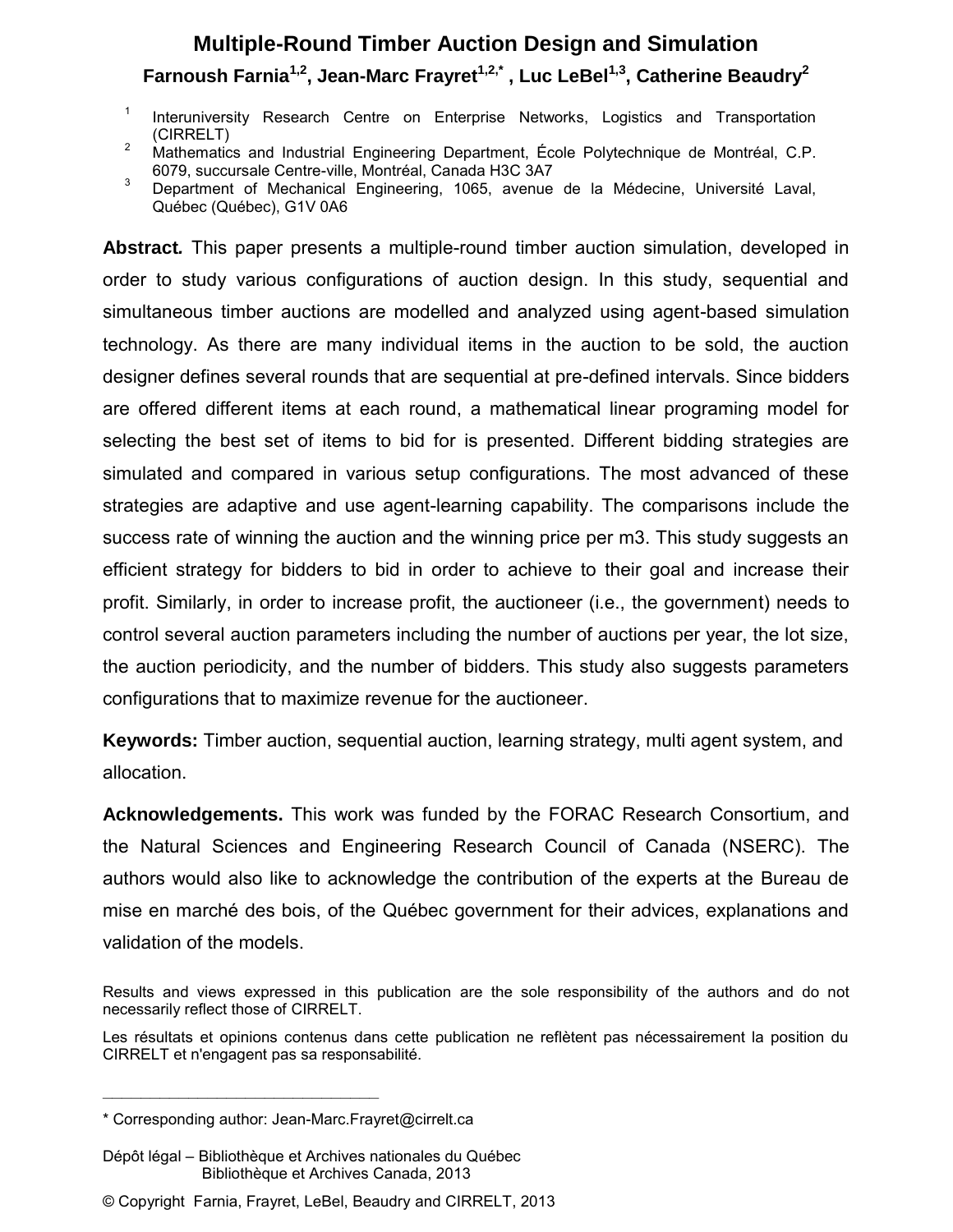#### **1. Introduction**

Environmental pressure to reform forest management practices on public land, as well as drastic reduction in industrial activity following forest products markets collapse in the United States, have led to a net decrease in timber sales. At the same times, successful mills or entrepreneurs complained that access to wood supply was impossible under the Québec forest regime, which was based on an exclusive long-term licencing system. Moreover, this licensing system made it difficult to establish a fair price for transactions. In response to these issues, the Québec government decided to make a portion of the annual wood supply (25%) available through an auction system, as soon as 2013. With wood available through auction, buyers can access supplies according to the value of their own forest products market. In such a context, designing an auction system while preserving a certain level of guaranteed supplies is complex. Different goals are pursued such as offering a certain level of stability to traditional user, offering opportunities to new entrepreneurs and assuring a fair financial return for a public asset.

In this paper the sealed first-price Auction protocol is considered as the interaction protocol between the auctioneer agent (i.e., a government agency) and the bidder agents (i.e., forest products companies). In this type of auction, bidders submit their sealed bids, all at the same time, without disclosure of the bid content to competitors. After evaluation, the bidder with the highest bid is announced to pay the proposed price and own the lot. This method of auction is different from the English auction method, in which each bidder can only bid once at each time. Further, bidders cannot adjust their proposed bid, since they do not have information about their competitors' bid. It is most preferable to use sealed first-price technique in tendering, e.g. mining leases and governmental contracts (Milgrom, 1989).

Timber auctions aim at selling timber lots via a bidding process. The multiple-round timber auction is a process, in which the auctioneer announces several different items (i.e., wood lots) periodically to the bidders. The design of a simulation platform of a wood procurement system based on a multiple-round auction requires a framework that captures the basic dynamics of that system. Therefore, agent-based technology is used in this study to design and simulate realistic agents behaviours and bidding strategies in the context of a multiple-round timber auction.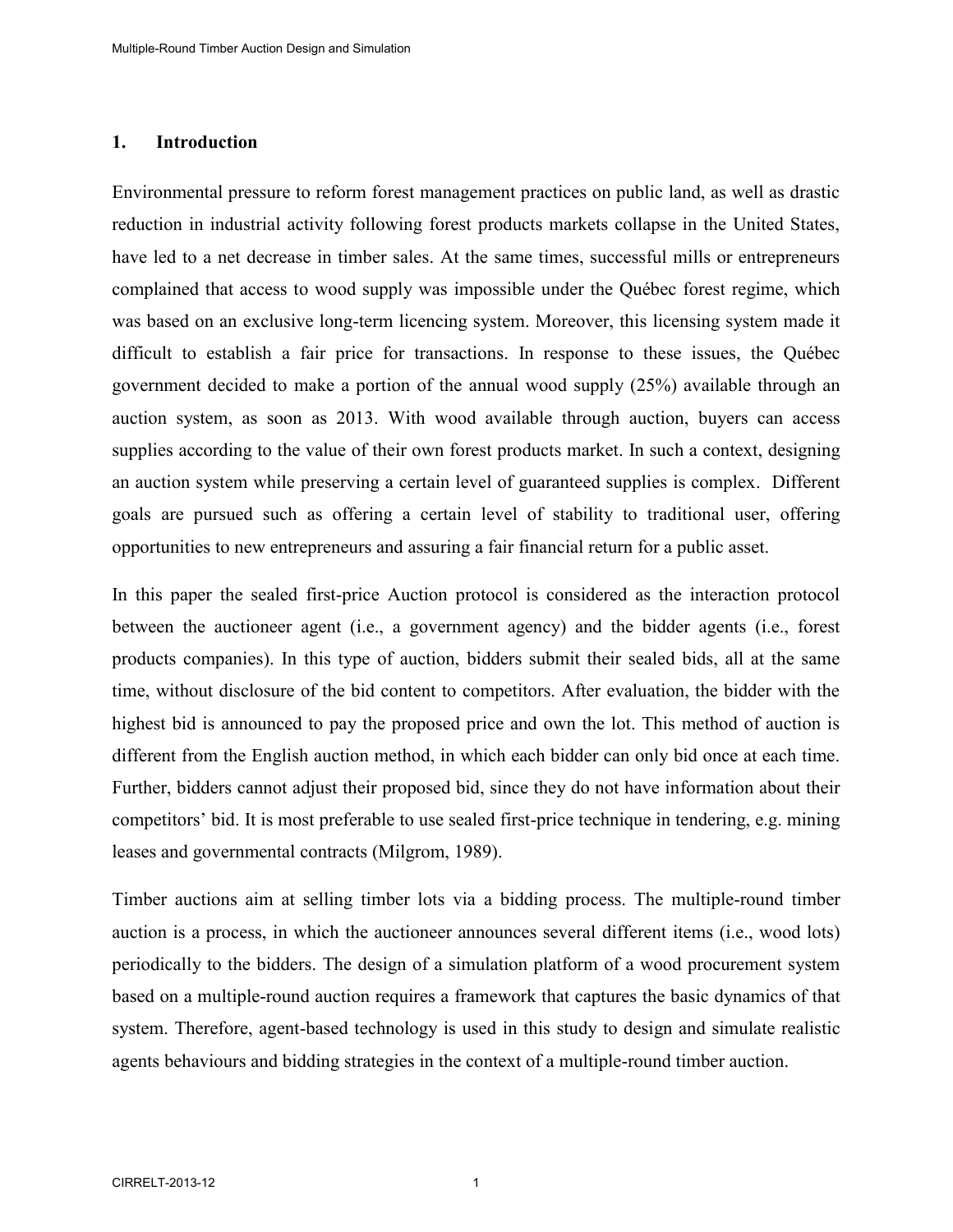A software agent is a situated autonomous computer system capable of sensing and reacting to change in its environment without the direct intervention of a user. As a consequence, a software agent has a certain level of control over its actions. A software agent can also exhibit goaldirected behaviour by interacting with other agents or humans.(Wooldridge and Jennings, 1994).

In this paper, different combinations of bidding strategies and auction design parameters are simulated and compared in order to better understand the impacts of various factors of the auctions outcomes. The results show the combined influence of several auction design parameters and bidding strategies over both bidders' capacity to achieve procurement target and the seller's total profit.

The remaining of the paper proceeds as follows. Section 2 presents the literature review. The simulation multiple-round auction model is presented in Section 3, followed by the models of the agents' bidding strategies in Section 4. Section 5 presents the results of experiments designed to compare and validate the various bidding strategies. Next, Section 6 presents and discusses the results of experiments designed to specifically study the influence of various auction configurations. Finally, Section 7 concludes and presents the limitations of this research.

## **2. Literature review**

Allocating and pricing limited natural resources, such as oil, mineral rights, spectrum, and timber, are two important questions. In order to solve timber allocation problems, many auction models have been used (Mead (1967), Hansen (1985), Paarsch (1991), Elyakime *et al*. (1994, 1997), Baldwin *et al.* (1997), Athey and Levin (2001), Haile (2001), Athey *et al.* (2011)). In practice, formal and informal processes are used to determine the allocation of natural resources. Auctions are an example of formal process for allocating and pricing natural resources. They have generated research interest in economic, marketing and consumer behaviour fields. Auction maximizes the revenue for the seller, while being transparent and competitive method of allocation. An efficient auction design can achieve both an efficient assignment of rights to bidders, and maximizes revenue for the seller (Cramton, 2007).

The auction process contains three main elements: auction issues, auction protocols, and auction strategies. The bidders apply the auction protocols to express clear rules and procedures. These rules are used to send bids, accept or reject proposals, as well as decide when the auction starts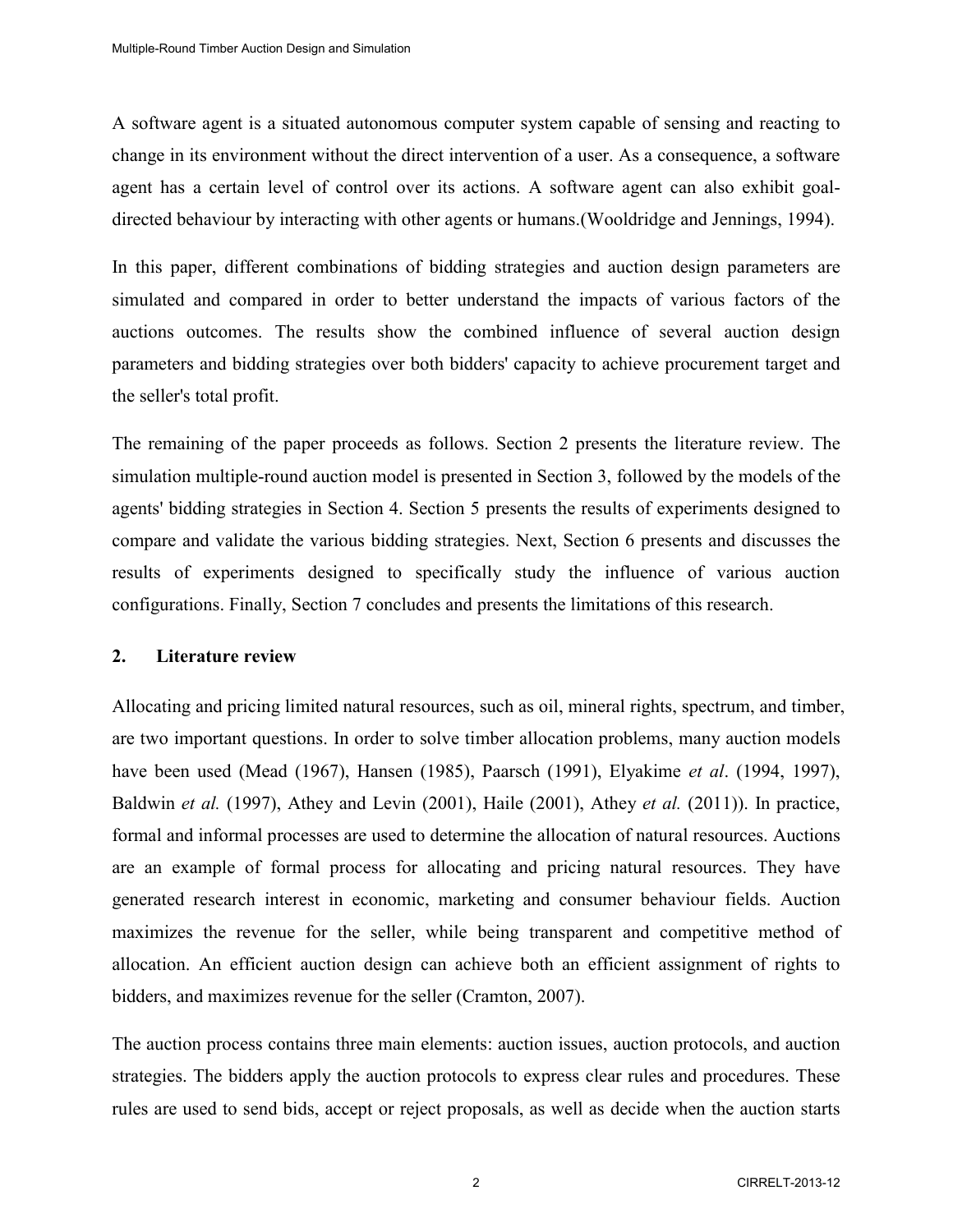and ends. The bidders' preference and the need of the bidder at the time of auction are part of the auction strategies (McAfee and McMillan, 1987).

Multiple-round auctions usually consist of a number of auctions that are announced consecutively or concurrently, dealing with multiple goods (Grossklags *et al*., 2000). One of the important aspects of analysing this type of auction is to attempt to analyze and predict bidders' behaviour. To achieve this goal, different theoretical and empirical studies have been developed (Kagel, 1995). Many of the studies on bidding in multiple-round auctions involve online auction (Anthony and Jennings 2002, Shehory 2002, Airiau and Sen 2003, Greenwald and Boyan 2005, Gerding 2008, Yue *et al.* 2010).

Similarly, several studies have compared the advantages and disadvantages of sequential auction over simultaneous auction (Weber, 1983, Menezes, 1993). In sequential Auctions, Zeithammer (2004) investigated the bidders' forward-looking behaviour. In forward-looking behaviour, bidders intend to underbid if they expect another auction by the seller to happen in the next round of the auction. Along the same line, Ganuza (2004) studies the sale item information to be revealed by auctioneer in a round of the auction. This study shows that to have more competition, the auctioneer should publish less information to the bidders. By using data from Internet auction sites, Pinker *et al*. (2000), and Karuga *et al*. (2005) studies the number of items to be sold in each round of a sequential auction. However, in these studies, they did not consider both sequential and simultaneous auction.

Similarly, bidding strategies have been studied in various kinds of auction systems. One such strategy is Zero-Intelligence-Plus (ZIP) strategy (Gode and Sunder 1993, Cliff and Bruten 1997). However the advantage of ZIP strategy is unknown over other strategies. In sequential and simultaneous auctions, Boutilier *et al*. (1999) and Tesauro and Bredlin (2001) investigated bidding strategies that use history (past auctions). Mathematical functions are widely used by different strategies to calculate optimal bid(s) value, or to calculate the amount of bid at every time step for the bidder.

The application of multi-agent technology to simulate and study auction systems is generating increasing interest (Vidal, 2007). Indeed, such a technology allows researchers to study the interactions among agents and process large amounts of data. Furthermore, multi-agent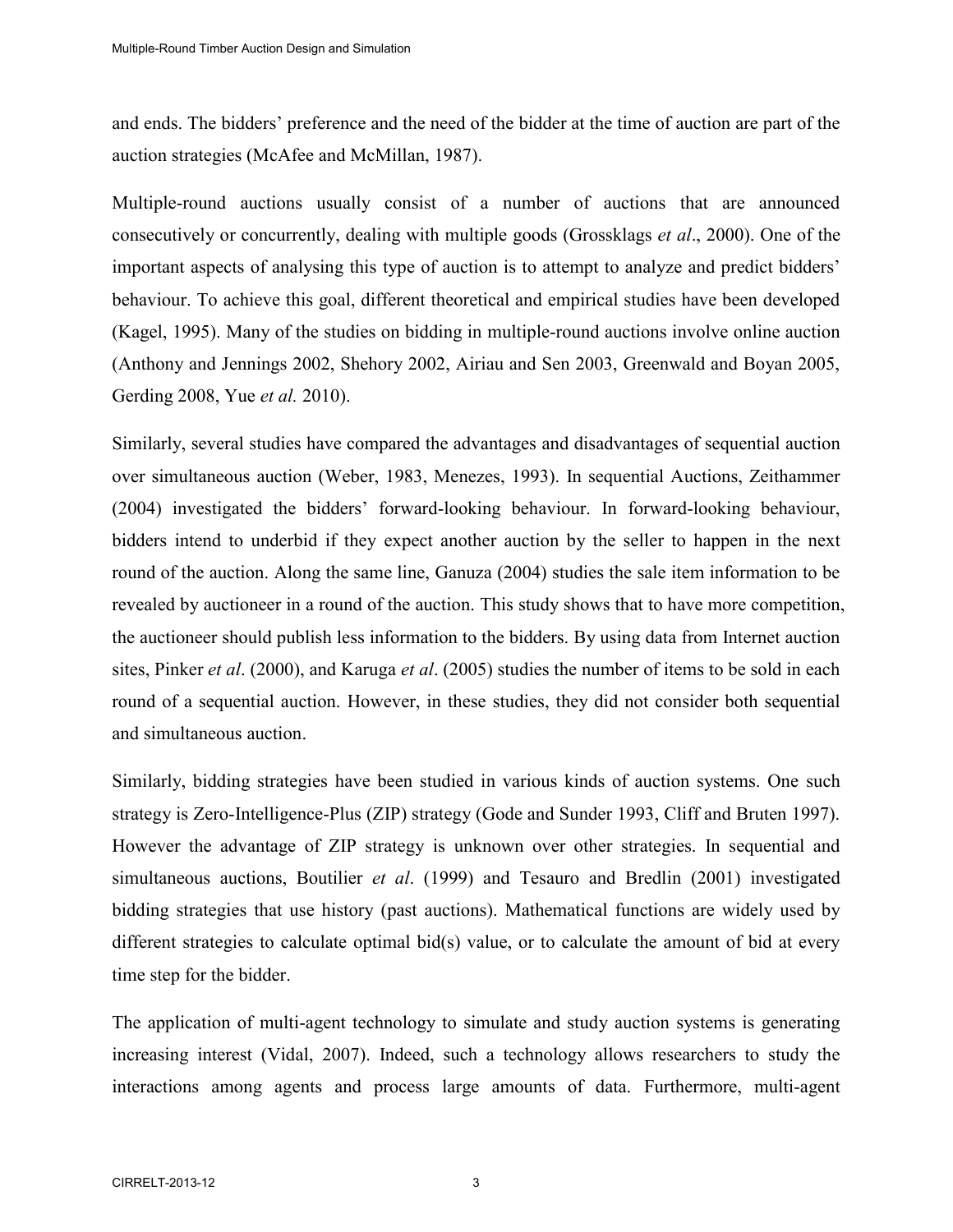simulation enables the modeling of bidders' interactions and bidding strategies in complex environments. Mehlenbacher (2007) explain that multi-agent simulation has some advantages, as it does not require simplifying assumptions of mathematical analysis, nor assumptions about Bayesian Nash equilibrium used by econometric methods.

However, although bidding processes have been used in the field of distributed artificial intelligence, such as in the Contract-Net, the design of a simulation system of auctions requires to address and overcome challenges. One of these challenges is the randomness of bidders' preferences (Shoham and Leyton-Brown, 2009 and Vidal, 2007).

In order to analyze different bidding strategies in different applications, several studies use autonomous agents. These agents are autonomous and intelligent software entities that are designed to conduct different task with minimum human supervision. Andreoni and Miller (1995) implemented experiments with artificial adaptive agents systems and investigate learning in auctions. To study the interaction of agents they used genetic algorithm to implement adaptive learning algorithm. However, their method is not compatible with the context of time pressure, as many factors should be considered. They explained that adaptive learning is very hard to investigate in auction. Bapna *et al.* (2003) applied different types of agents to simulate auctions, aiming to maximize both seller and buyer profit. They introduced agents with virtual behavior that can play with real human bidders. They also proposed hybrid bidding strategies, which consist three different bidding strategies.

In an auction, bidders need to consider the other participants when they offer their bids. In contrast, a seller (i.e., the auctioneer) should consider the protocol of the auction, potential buyers, and other competing sellers in order to sell items with highest profit (Park *et al*. 1999). Agents use different models to find their best moves (i.e. equilibrium strategies); one model in game theory is to use a prediction of other bidder's possible moves and payoffs (Kreps, 1990). Other researchers have reported the design of an agent with ability of predicting opponents move in the bid, as well as opponents' idea about other participants (Gmytrasiewicz and Durfee, 1995, Vidal and Durfee, 1996). However, when the model is complex and dynamic with a large number of bidders, the behaviour modeling of other agents is impossible. Even if some models exist, using them is difficult and implementation is complex (Park *et al*. 1999).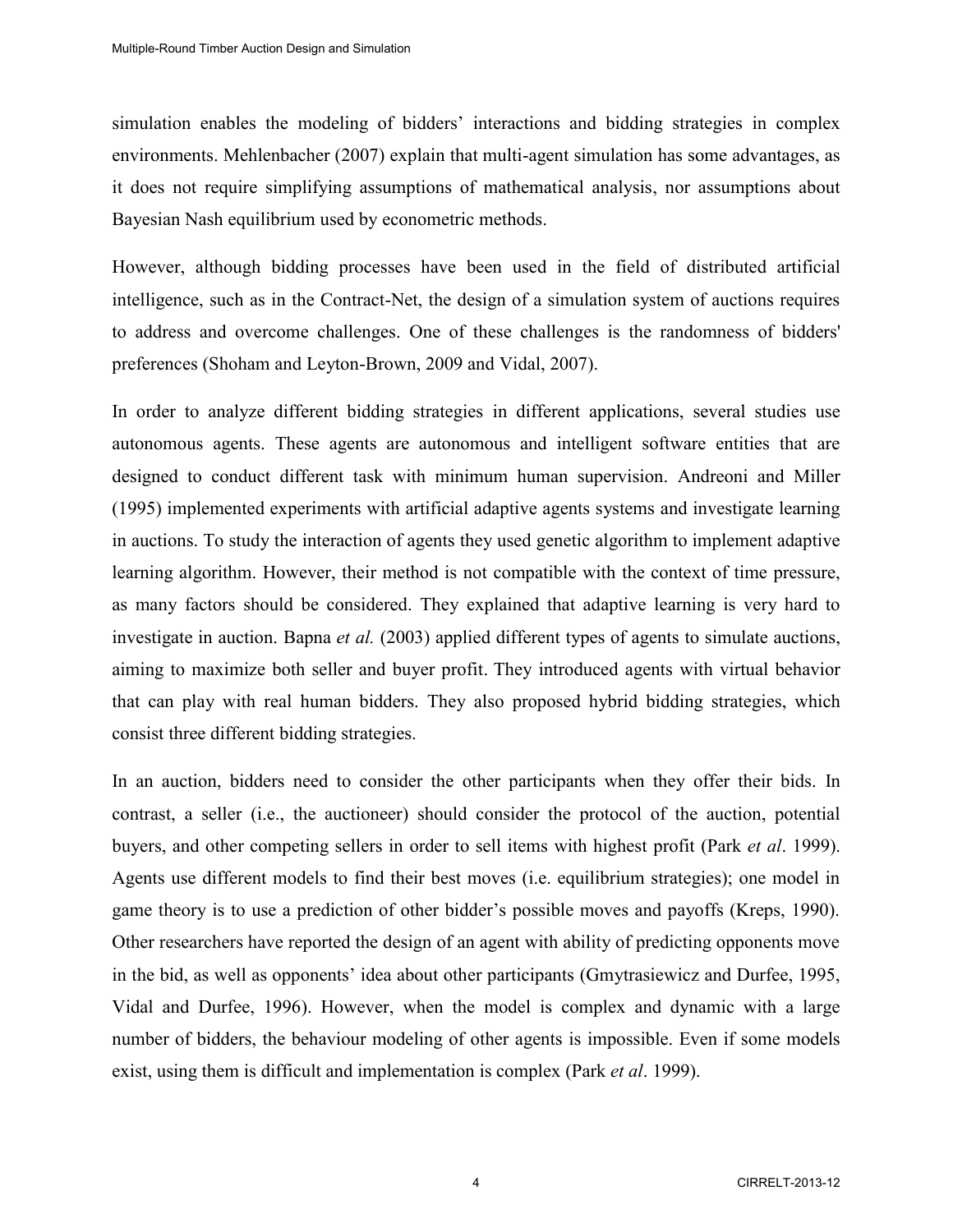Cramton (2007) studied the design of auctions and highlighted the reason why auction is appropriate for the allocation of natural resources to individual companies. For instance, the author claimed that the structure of bidder preference and the competition level are two examples of settings that determine the best auction format. Simultaneous sealed first-price auction is one of the best options for a weak competition and for bidders with additive values. It is indeed easy to implement. It requires no price discovery. It controls weak competition and bidder collusion (Milgrom 1987). Sealed-bid auction is less disposed to collusion, while in open bidding, bidders use predetermined agreements through their bids. Similarly, sealed-bid auction returns higher revenues when bidders have different preferences (Maskin and Riley 2000, Klemperer 2002).

Athey *et al*. (2011) used some data of timber sales for auction design to compare the results of open and sealed-bid timber auctions. As an observed outcome, small bidders are attracted more to sealed-bid timber auctions, which generate greater revenue for the U.S. in some forests.

In collaboration with the partner of this project, the *Bureau de mise en marché des bois* of the Québec government, a simulation platform was developed and implemented in order to study various configurations of multiple-round sealed-bid timber auctions. This type of auctions consists of a number of auctions announced at predefined time periods and concurrently (i.e., a each time period, a set of timber lots are announced simultaneously). It was selected by the *Bureau de mise en marché des bois* as the Québec timber auction system. The aim of this paper is to present a multi-agent auction simulation model and the results of various experiments, and to analyse these results in order to better understand the impacts of these configurations.

## **3. Multiple-Round Timber Auction Model**

The proposed model contains three main components: the seller (i.e., government), the buyers (i.e., mills, entrepreneurs), and the auctioneer (i.e., a governmental agency). The auctioneer manages the publication and general organisation of the auction. The seller wants to sell several items (i.e., timber lots). The auctioneer announces the items periodically in several rounds of auctions. In other words, at each round, there are many items to be sold. At the start of each round, which is decided by the auctioneer, the items for sale in this period are announced. These items have specific characteristics such as their location, their timber volume, and their species and quality, which make them different from each other. Once the auctions are initiated, bidders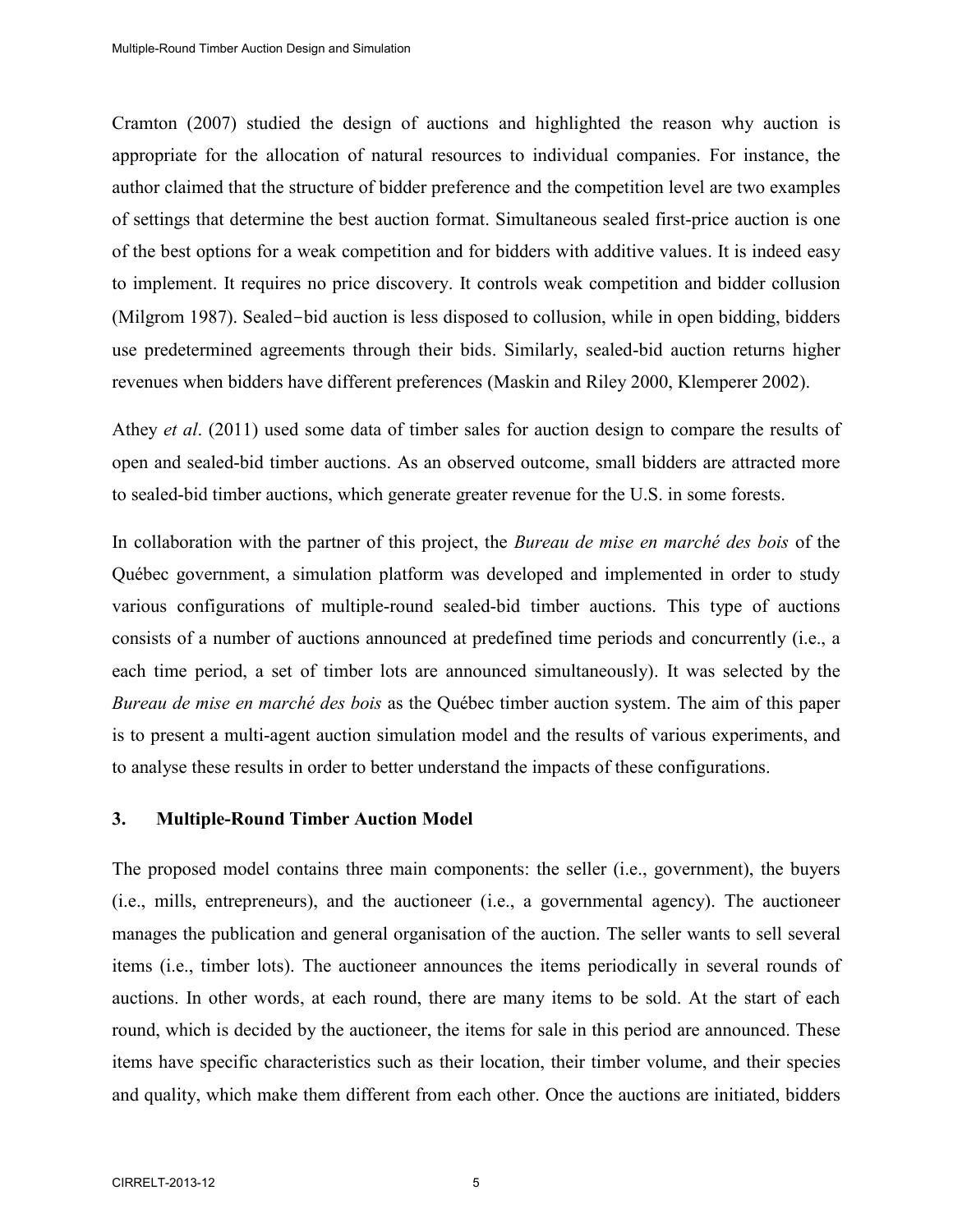must decide whether or not they wish to bid on these items, and how much. Because bidders can be located anywhere, transform different types of timber, and supply different forest products markets, they have different valuation and interest on each of the items.

The design of such an auction system includes several decision variables and parameters. First, there is a set of items  $(I)$  that the auctioneer announces to the bidders. Each item  $i$  is unique, with a specific set of features. In other words, the potential value of each item is different from the others. In the simulation, these features are randomly assigned to each item. More specifically, it is assumed that each item consists of two species including hardwood and softwood, two different levels of quality for each species, a predefined volume, a ground slope, and a geographic location. In other words, each item to be sold is represented by a volume of hardwood of quality 1, a volume of hardwood of quality 2, a volume of softwood of quality 1, a volume of softwood of quality 2, a location, and a reserved price.

Next, the simulation model contains different types of agent. Bidder agents, also called bidders (*J*), participate in the auction and bid for items. Here, three kinds of bidding agents are defined according to their needs for specific types of products. These three types include the paper mill, the lumber mill, and the entrepreneur. Paper mills mostly require softwood; lumber mills mainly need hardwood; and, entrepreneurs are interested in both softwood and hardwood. The parameters of each bidder include the type of bidder as well as its transformation capacity per year (i.e., both paper mills and lumber mills), their supply need per year, their location, their bidding strategy, and their forest products market price. Similarly, in order to study the impacts of various auction configurations, the proposed simulation model includes also several parameters such as the number of bidders, the average lot size, the auction periodicity, and the number of auction per year.

At the start of the auction, the auctioneer calls all of the potential bidders. These bidders may not be interested in all items. Therefore, at each round, several individual items are generated and announced to the bidders. For each individual item auction, each bidder *i* has an entry cost *k<sup>i</sup>* of gathering information and entering the auction and a private value for the item  $v_i$  depending on their valuation of the item. Other factors include distance, supply need, transformation capacity, and the market price that mills can obtain for their products. Concerning entrepreneurs, their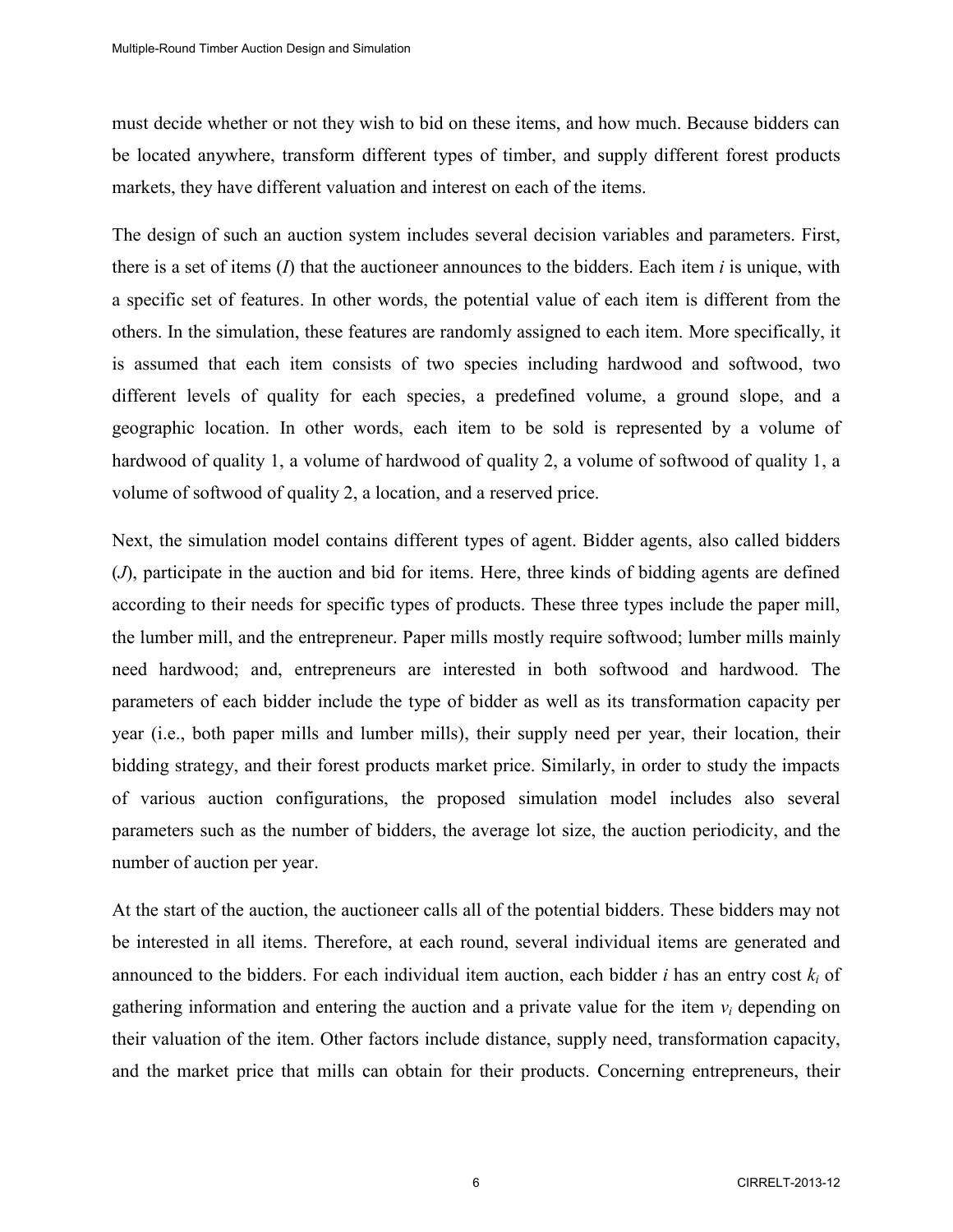capacity is defined as the forecast of their buyers' aggregated demand. Similarly, their need is defined as their capacity minus the volume of their past wins.

After announcing items and receiving bids, the auctioneer chooses the winner that has offered the highest price for each item. Some bidders may win one or more items, while others may obtain none. If the item is not assigned at a specific round, it remains in the set of items to be sold and is announced again during the next round of the auctions until it is sold. The developed model allows bidder agents to update their needs in order to reflect changes in their environment.

## **4. Agents' model**

The design of such a simulation platform requires the modelling of the behaviour and interactions of two types of agents, namely the auctioneer and the bidders. In sequential simultaneous timber auctions, bidders face two non-trivial decisions: (1) Which sub-set of items (i.e., timber lots) is more profitable for them to bid on; and (2) How much should they bid for each item. The first question depends on the characteristics of the lot and on the supply needs of the mill. The second depends on their valuation of each lot, as well as on the bidder's bidding strategy. The design of our simulation platform proposes several elements to address these questions. The next section explains the auctioneer's and bidders' decision problems and the processes design to solve and simulate them.

## **4.1 Auctioneer**

In a sequential auction, at the start of each round, the auctioneer announces the auction. Once the auction is closed after a specific time period, the auctioneer identifies the winners. The design of a simulated auction system requires the auctioneer to consider the potential issues regarding the auction process and the behaviour of the bidders. One of the key issues in sequential auction is collusion. For a single unit auction, Graham and Marshall (1987) and Mailath and Zemsky (1991) address the collusion problem caused by a group of bidders who cooperatively agree to bid in an auction. Such cooperation usually occurs via meetings outside the auction. By colluding, bidders collaborate to decrease the level of competition to pay less for the auctioned items.

In order to avoid collusion, the *Bureau de mise en marché des bois* proposes in its auction design that an auction is cancelled if it receives 2 bids or less. In this context, the items for sale are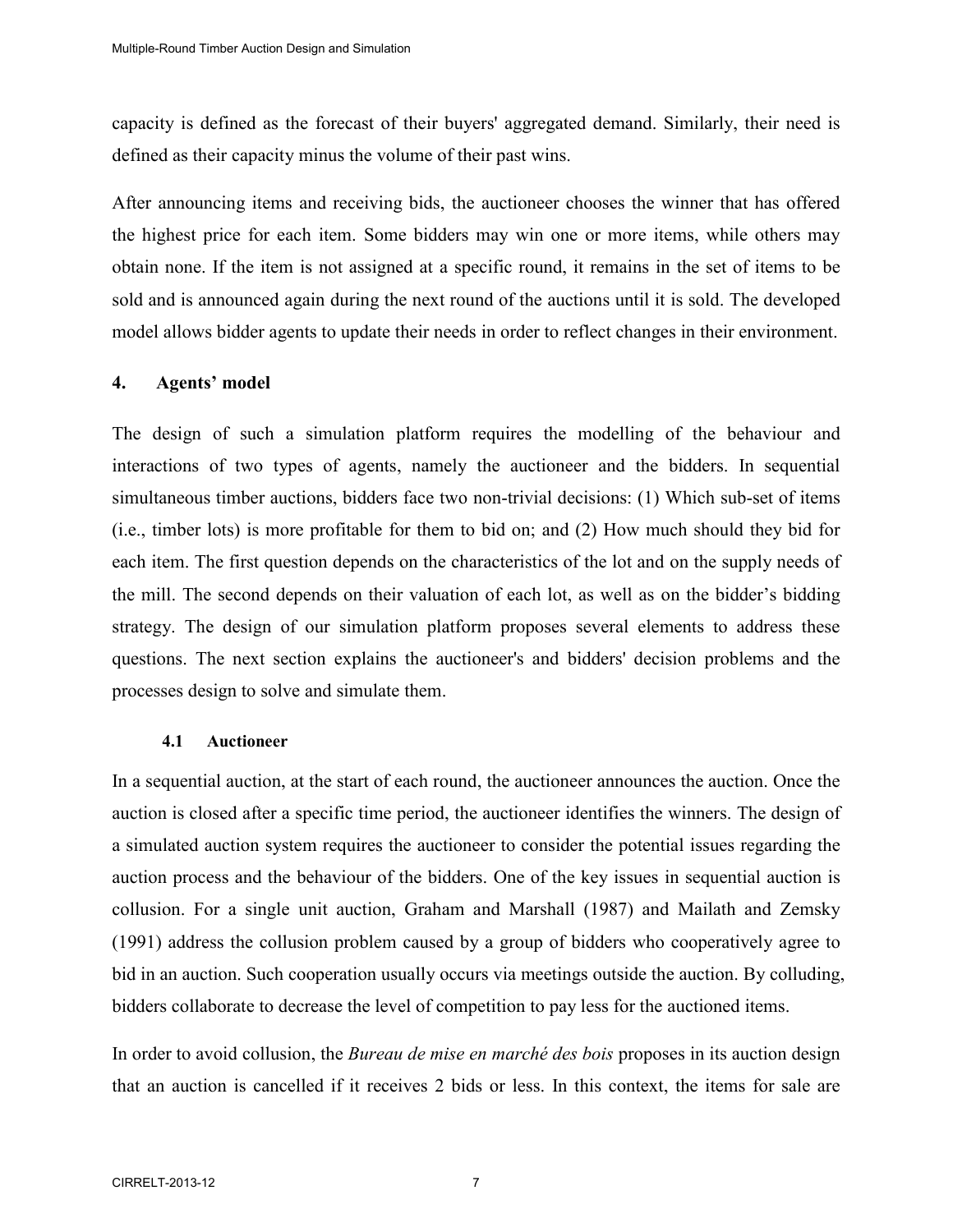simply offered again during the next rounds of auctions. In many cases, such a constraint prevents collusion because the probability of collusion is lower when a bidder wants to have an item at a specific time and the bidder knows there is a chance of cancelling the auction. Therefore, the bidders prefer participating in the action without collusion and winning the auction rather than collaborating with others and losing their winning chance. Similarly, mills belonging to the same corporate group or company are not allowed to bid separately. Another technique to avoid collusion is simply to increase the number of bidders. Because the auctioneer has a limited control over the number of bidders (there is indeed a limited number of forest products companies in the region), bids are allowed from outside of the region.

After selecting items to be auctioned, and for a given number of bidders, the auctioneer identifies the first highest price for each item, as long as the price is higher than the reserved price. Subsequently, the auctioneer announces the winner and the price paid by the winner. Hence, at the end of each period, all bidders know the winner of each item and its price. If an item does not have any winner, the auctioneer offers again that item at the next round of the auction.

#### **4.2 Bidders**

For each item *i*, bidder *j* chooses a value according to its bidding strategy. The value for the item could be either zero (not interested) or a number equal or larger than the reserve price  $RP_i$ . It is assumed the bidders know the reserve price of each item. In a single item auction, for each item *i*, bidder *j* has a private value  $v_{i,j}$  for the item, as defined by equation (1).

$$
v_{i,j} \in [RP_i, MP_{i,j}] \tag{1}
$$

Equation 1 defines the value interval, where  $MP_{i,j}$  shows the maximum price that bidder *j* is willing to pay for item *i*. This price reflects the price that the bidder is prepared to pay to have a minimum profit from the item. Obviously the farther the item is from the mill the smaller the maximum price, because of transport costs. According to the characteristics of the item (e.g., overall quality of the forest lot), bidders define their maximum prices. For each item *i*, *V<sup>i</sup>* and *R<sup>i</sup>* show respectively the volume and the type of item. Furthermore, the distance of the item *i* to bidder agent *j* is shown by  $D_{i,j}$ . Equation (2) defines the maximum price  $MP_{i,j}$ .

$$
MP_{i,j} = V_i(MRP_i - HC_i - D_{i,j}TC_i - PC_{i,j} - PR_{i,j})
$$
\n(2)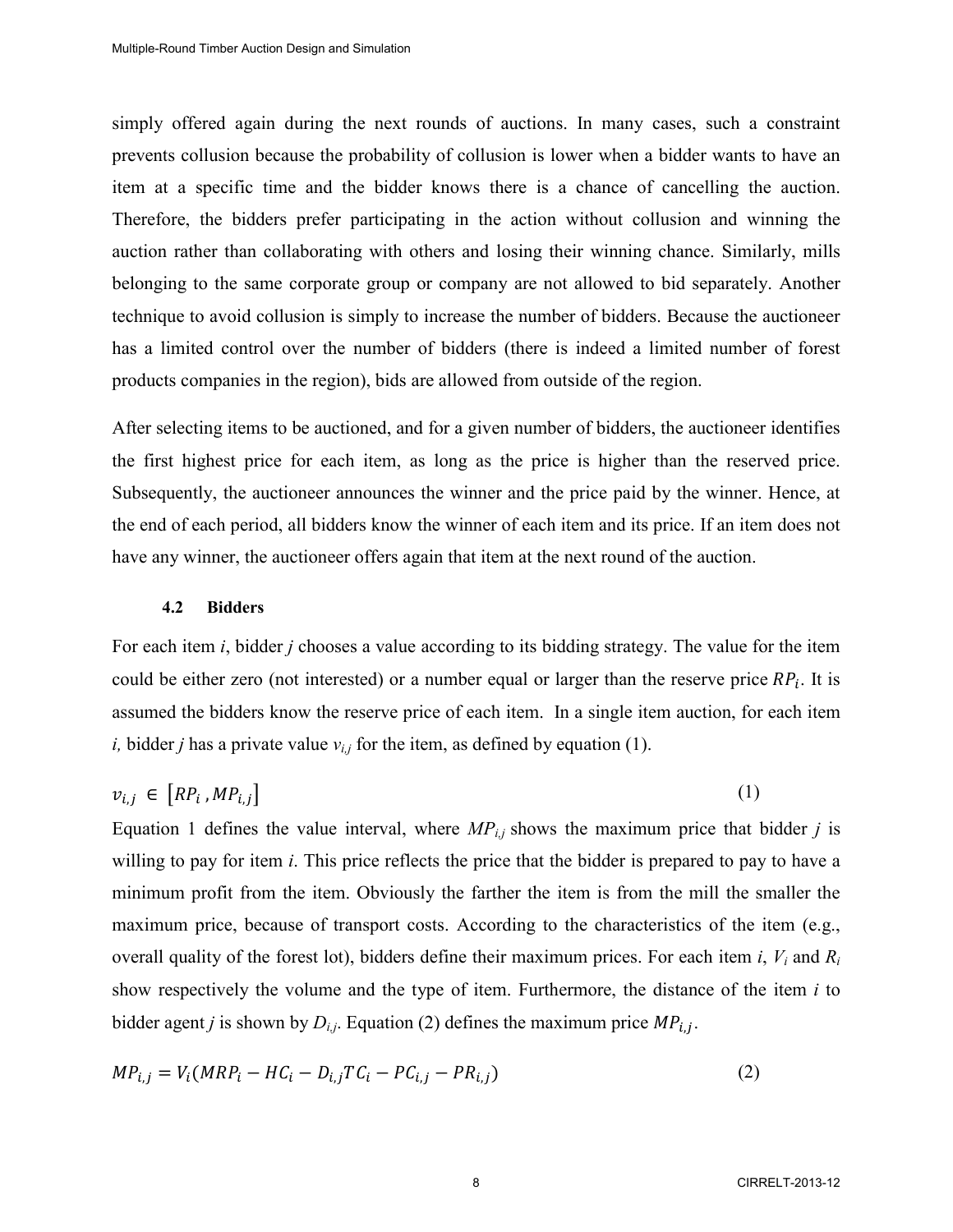$MRP_i$  is the average revenue of the final product generated from item *i*.  $HC_i$  is the cost of harvesting item *i*. *TC<sup>i</sup>* is the transportation cost. The average processing cost of converting the product *i* into the final product of bidder *j* is  $PC_{i,j}$ . Finally,  $PR_{i,j}$  is the minimum profit that the company is willing to gain from the item.

#### **4.2.1 Bidders' items selection problem**

At each round, bidders are offered many items. They might consequently be interested in more than one item simultaneously. They should therefore decide on which items they want to bid, considering the characteristics of the items, including their species, their size and their quality, as well as the bidders' need and the items' distance to their mills. The distance from a item to the processing facilities must be considered since transportation accounts for a significant share of procurement costs. Also, bidders must also make sure they have the capacity to process (i.e., harvest and transport) the items they bid on. Furthermore, in practice, bidders might be more interested on larger volume items. In other words, when companies have access to more volume in the same location, they need less coordination with other mills or entrepreneurs, who might be interested in buy undesirable species (in case of mixed species lots). Larger volume items might also involves scale economies with respect to harvest cost. Therefore, bidders must weight these parameters and constraints in order to find the best set of items to bid on. A set of such items is referred to as the solution of items to bid on at each round. This best solution represents the mills or entrepreneurs list of items that are the most profitable to bid on. It is expected that bidders bid according to it. In some cases, bidders may have several possible sets of items to bid on. Bidder agents try to find the best solution in their region. The challenge is to establish the option that yields the most profit for them. Two opposite problems may arise from the bidding process. On the one hand, obtaining more than needed induces unnecessary costs for the bidders, such as inventory related costs. On the other hand, bidders can bid on several items and win nothing because they have poorly estimated their value or bid too low. This decision problem is defined by the following binary integer programing model:

maximize:

∑  $V_{\rm i}$  $\overline{D}$  $\mathcal{X}$ i

subject to:

(3)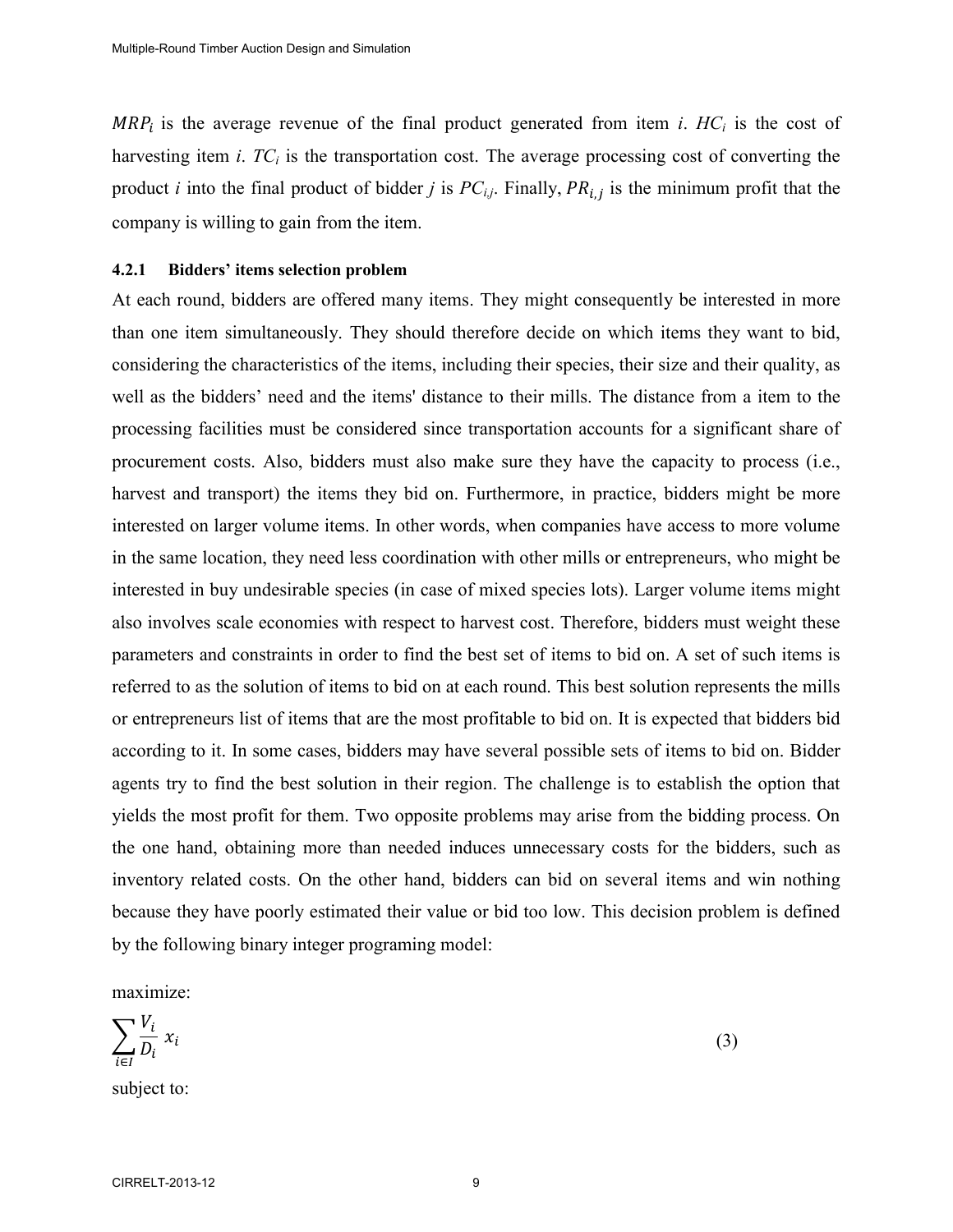$i \in I$ 

$$
MP_{i,j} x_i > RP_i \qquad \forall \ i \in I \tag{4}
$$

$$
\sum V_i x_i < N D_j \tag{5}
$$

$$
x_i = \{0,1\} \quad \forall \ i \in I \tag{6}
$$

In this model,  $V_i$ ,  $D_i$ , and  $RP_i$  are respectively the volume of item *i*, the distance of item *i* from the mill, and the reserve price of item *i*.  $MP_{i,j}$  is the maximum price that bidder *j* is willing to pay for item *i.* The need of bidder *j* at time *t* (i.e., the total volume of wood to acquire) is *ND<sup>j</sup>* . Binary decision variable *x<sup>i</sup>* represents whether or not an item is selected.

In this formulation, each bidder assigns a weight to each possible item at each round. The weight is defined as the volume of the item over the distance of the item to the bidder's mill, in order to maximize the volume while minimizing the distance to obtain it. Therefore, the larger the volume and the smaller the distance, the more interesting the item is. Although it is rather simple, this interest indicator provides a good guide for bidders to identify interesting items.

The objective function aims to maximize the total interest of items. The first constraint (4) ensures that the bidder consider only the feasible items, for which the maximum price the bidder is willing to pay is higher than the reserved price of the item. Constraint (5) states that the sum of the selected items is less than its need, in order to avoid bidding on more items than needed. This may include a small buffer to account for lost bids. Equation (6) is the integrity constraint.

## **4.2.2 Approaches for the bidding strategy**

In order to design realistic bidding strategies for simulation purposes, we first developed several strategies based on fundamental concepts from the literature that we adapted to the specific problem of forest auctions. Then, we compared them and analyzed their performance. To do so, we assumed that bidders have information concerning past auction outcomes, including winners and winning prices of all items. In other words, we generally assumed that the information known by bidders is limited to private information and public information concerning the results of the previous auctions. The behaviour of bidders during in auctions is called the bidding strategy. Five bidding strategy approaches are presented hereafter, respectively *random bidding*, *fixed behaviour*, *adaptive*, *learning*, and *adaptive learning*.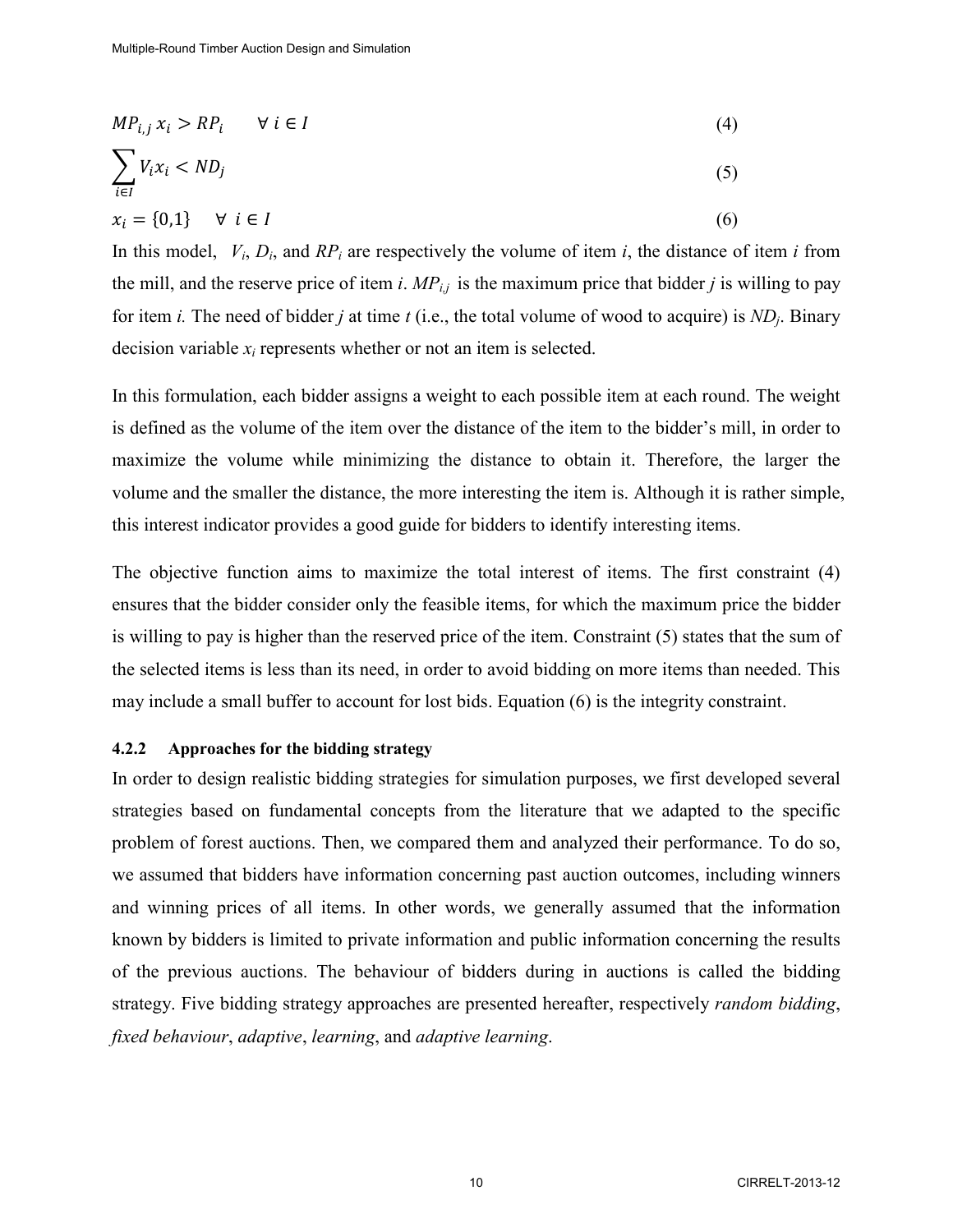#### *Random bidding approach*

In the *random bidding* approach, bidders bid randomly a value between a minimum price (or the reserved price) and a maximum price. This approach is the most simple strategy as bidders are inattentive to past auctions or private information and do not follow any particular logic. Equation (7) describes the random bidding approach. In this equation,  $r$  is a random number between 0 and 1.

$$
v_{i,j} = r * (MP_{i,j} - RP_{i,j}) + RP_{i,j}
$$
 (7)

#### *Fixed behaviour approach*

The second approach is a slight variation of the random bidding approach. Therefore, in the *fixed behaviour* approach, bidders systematically bid according to their risk averseness, as shown in equation (8):

$$
v_{i,j} = K * (MP_{i,j} - RP_{i,j}) + RP_{i,j}
$$
 (8)

Here, k is a constant between 0 and 1, which is decided by the bidder before the auction as a fixed strategy. In other words, if  $k=1$ , then the bidder systematically bid its maximum value (i.e., risk averse). On the contrary, if k=0, then the bidder bids her lowest value (i.e., cool-headed)*.*

#### *Adaptive approach*

Bidders using the random bidding and the fixed behaviour approaches are Zero Intelligent (ZI) agents (Mathieu *et al*. 2006). In other words, by using any of the first two approaches, bidders bid ignoring any internal and external information, such as past auctions wins. Although bidders do not know about other bidders' approaches, they can build a strategy line for themselves using private information. Wei *et al*. (2010) suggest a bidding strategy for multi-round auctions that considers the impact of time on the valuation function. Because we assume that bidders have an annual supply target to achieve in order to supply their mill with a specific type of wood, we exploited this idea to develop an approach that adjusts the valuation function according to the time remaining to achieve that target, but also to the remaining supply need of the bidder at the time of the auction. Indeed, the smaller the remaining time a bidder has to achieve her supply target, or the smaller the percentage of her target she achieved with previous auctions, the more concessions she is likely to make (i.e., the more risk averse she becomes). Consequently, we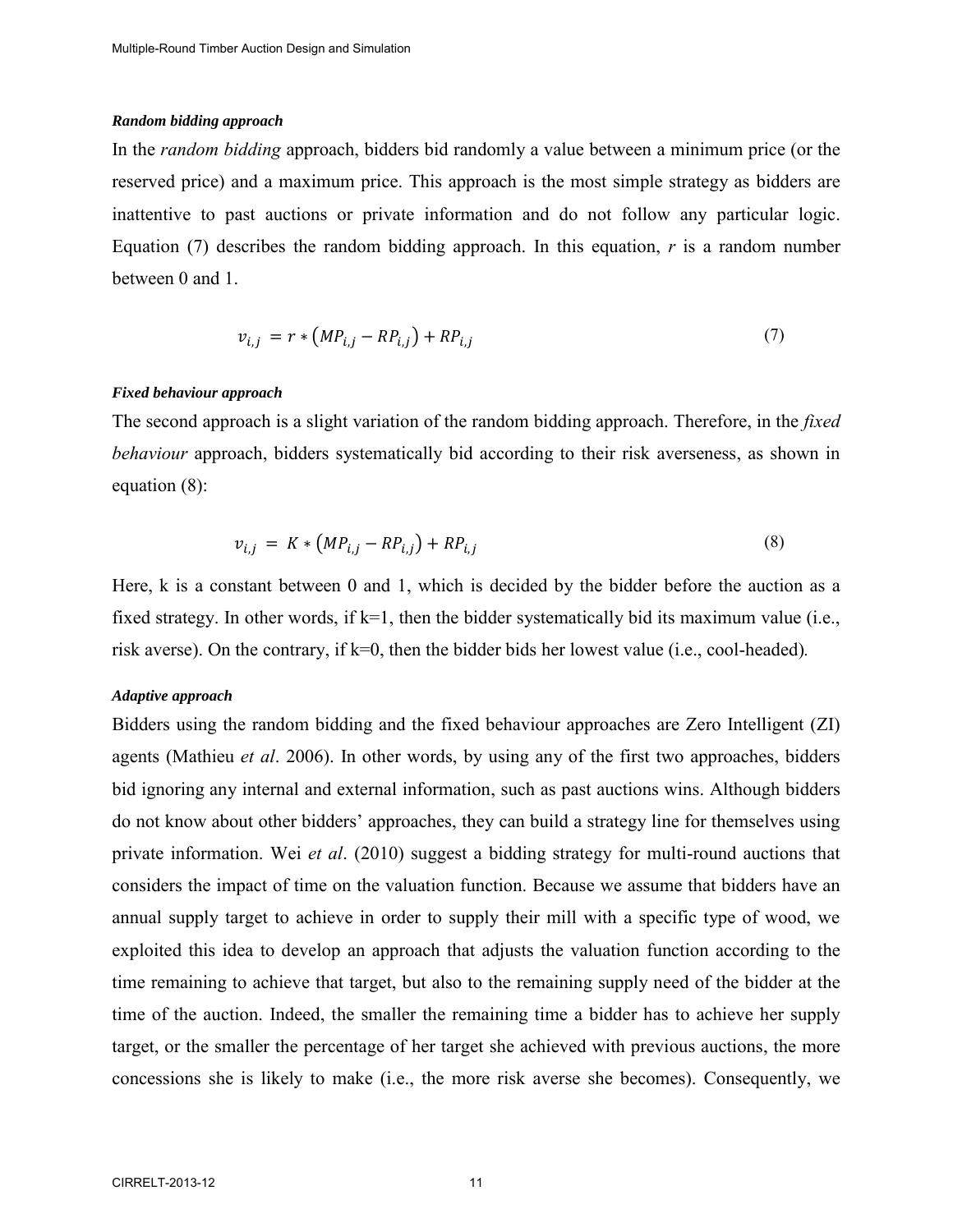develop the third approach, namely the *adaptive* approach, in which bidders bid according to their perception of the pressure of the remaining time and supply need. In other words, the adaptive approach is designed to keep the bid value low, and to only increase it when the pressure to achieve the supply target is high.

Therefore, we define the influence of the remaining time to achieve the supply target (*t)* and of the remaining supply need to achieve the target (*n*) as a linear increasing function, defined by equation (9)

$$
v_{i,j} = \left(\frac{MP_{i,j} - NP_{i,j}}{2}\right) * \tanh\left(\alpha * \frac{f_1(y)}{f_2(d)} * \frac{f_{j3}(n)}{f_{j4}(c)} - 2\right) + \left(\frac{MP_{i,j} + NP_{i,j}}{2}\right)
$$
(9)

Here,  $f_1(y)$  and  $f_2(d)$  are functions representing respectively the whole year (or time period over which the bidder must achieve a specific supply target) and the remaining time until the end of the year (or time period). Next,  $f_{i3}(n)$  and  $f_{i4}(c)$  are functions representing respectively the remaining supply need at the specific time of the auction, and the overall supply target of the bidder. All of these functions are continuously increasing. This valuation reflects a number between the minimum price and the maximum price for an item *i* that a bidder *j* is willing to pay.

This type of behaviour can be interpreted in the system as adaptive to the perceived pressure of time and supply need, with respect to the bidder's supply target. In other words, at the start of the year, bidders offer near minimum price as they have time to achieve their target. However, if their target is high, their perception of the pressure to achieve it may force them to bid higher. As the auction progresses, bidders have less time and therefore have fewer possibility of winning in the next rounds of auctions. Therefore, while they initially accept the risk of losing and decide to bid less, as time passes without winning, they will choose to bid more, with less profit, in an attempt to increase the likelihood of winning a bid. [Figure 1](#page-14-0) shows some examples.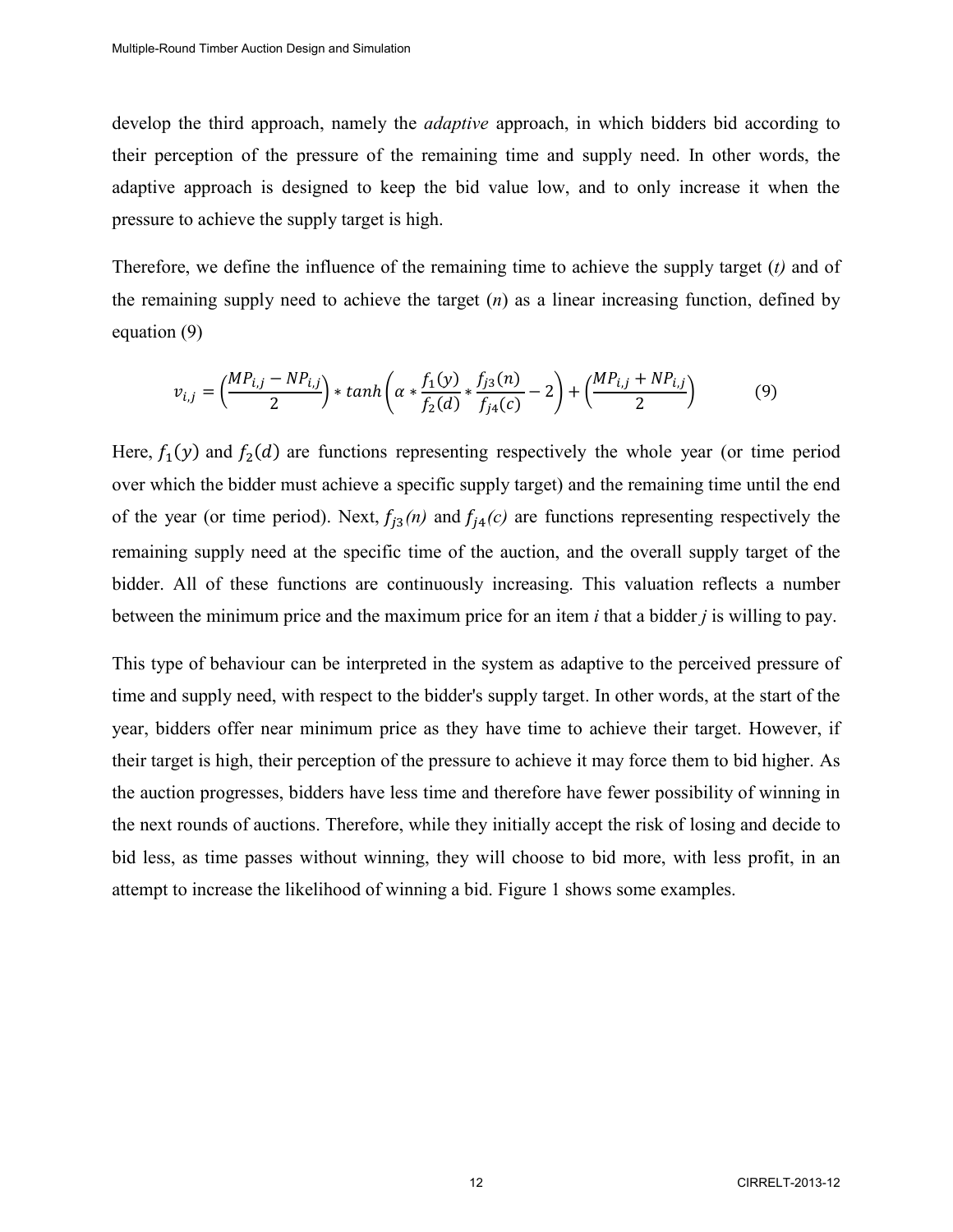

**Figure 1: Examples of adaptive approach behaviour**

<span id="page-14-0"></span>In these example, each point of each line shows a simulated bid at time *t* for an item with minimum and maximum prices of 50 and 70 respectively. At the start of the simulation, the bidder offers near minimum price as there are still many opportunities to win. As the time progresses, if the bidder does not win, she incrementally bids higher. Drop points represent a specific win. When the bidder wins an item which volume represents a higher portion of her supply target, the drop is larger. When the bidder wins, she starts bidding from drop point, and gradually increases her bid until it reaches her maximum price or she wins again. Similarly, an early win of an item has a larger drop point than a late win of the same item, unless the supply target is achieved by the win. For instance, example 2 shows a bidder that has stopped bidding because she won sufficient bids early on.

#### *Learning approach*

Recently, agent learning algorithms have reached remarkable outcomes (Vidal, 2007). The purpose of learning in multi-agent systems is to create some agents, which can use previous experience for their future bidding (Mitchell, 1997).

Learning theory leads to many valuable tools (Mathieu *et al*. 2006). These tools help multi-agent researchers to find the achievable equilibrium points of a system. At the design stage of a multiagent system, designers do not know exactly every condition that agents will encounter during their operations. Therefore, by adding a learning capability to the agents, designers provide their agents with the capacity to adapt their behaviour to situations that happen at run time.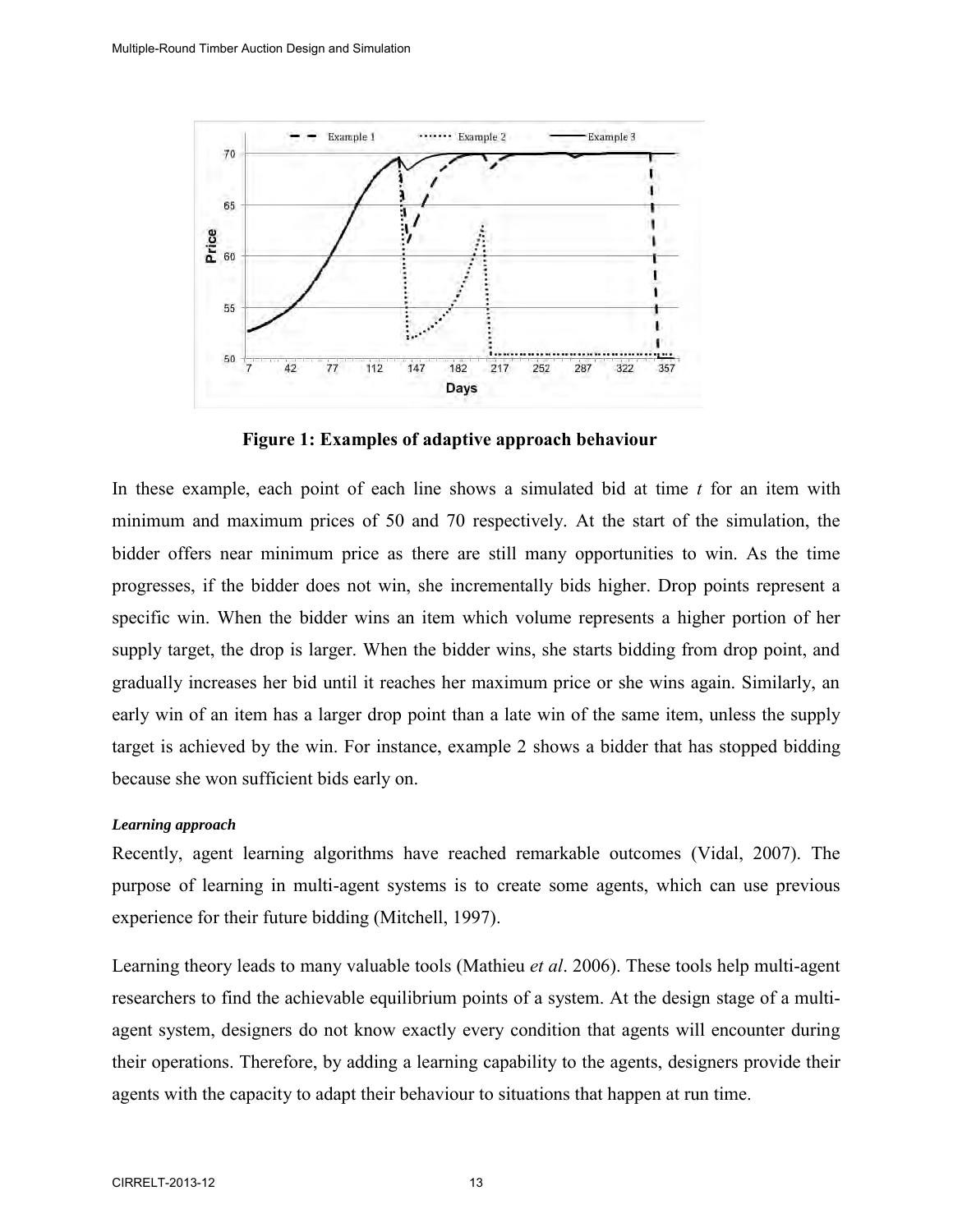In sequential auctions, learning is a method that helps bidder agents to build their offers according to available information. Learning agents use algorithms to analyze available data to bid more carefully. In order to do this, we propose a learning approach, which aims to estimate the winning value of an item according to specific parameters, using the results from prior auctions, including sale prices, the items' lot sizes, and the winners' location. Using the distance between the winners' mill and the items, the price paid and the characteristics of the items, a learning bidder agent runs a regression model to estimate the likely value of new items to be auctioned. Such an approach allows bidder agents to identify an 'average' winning strategy based on past auctions. At each round, learning agents computes the coefficient of the regression function (10), in which  $y_{i,j}$  is the price of item *i* estimated by bidder *j*,  $d_{i,j}$  is the distance of bidder *j* to item *i*, and  $x_{1,j}$ ,  $x_{2,j}$ ,  $x_{3,j}$  and  $x_{4,j}$  are the volumes of the four species/quality combination considered in this study.

$$
v_{i,j} = y_{i,j} = \beta_0 + \beta_1 d_{i,j} + \beta_2 x_{1,i} + \beta_3 x_{2,i} + \beta_4 x_{3,i} + \beta_5 x_{4,i}
$$
(10)

#### *Adaptive learning approach*

Out of the four bidding strategies presented above, only the last two strategies proposed some sort of bidding behaviour that changes over time according to specific, yet different, information input. The adaptive approach adjusts the valuation function according to bidder's objectives and the time left to achieve it. The learning approach only adjusts the valuation function according to past winning conditions. If these two behaviours seem to follow reasonable bidding rationalities, a rational bidder can adopt any strategy that is between these two. Therefore, we introduced a fifth approach that is a hybrid of both the third (adaptive) and fourth (learning) approaches. More specifically, the valuation function of such a bidder is described by the equation (11).

$$
v_{i,j} = \alpha \left(\frac{MP_{i,j} - NP_{i,j}}{2}\right) * \tanh\left(\frac{f_1(y)}{f_2(d)} * \frac{f_3(n)}{f_4(c)} - 2\right) + \beta \left(\frac{MP_{i,j} + NP_{i,j}}{2}\right) + (1 - \beta)y_{i,j} \quad (11)
$$

In this equation,  $\alpha$  and  $\beta$  are coefficients defined within [0;1]. With such a hybridisation mechanism, the pure adaptive and learning bidding strategies can be reproduced. For instance, when  $\alpha = \beta = 1$ , the bidder behaves like a the pure adaptive bidder. When  $\alpha = \beta = 0$ , the bidder agent behaves like a the pure learning bidder. This mechanism also allows creating bidder agents that equally demonstrate both behaviours simultaneously. In other words, when  $\alpha = 1$  and  $\beta = 0$ ,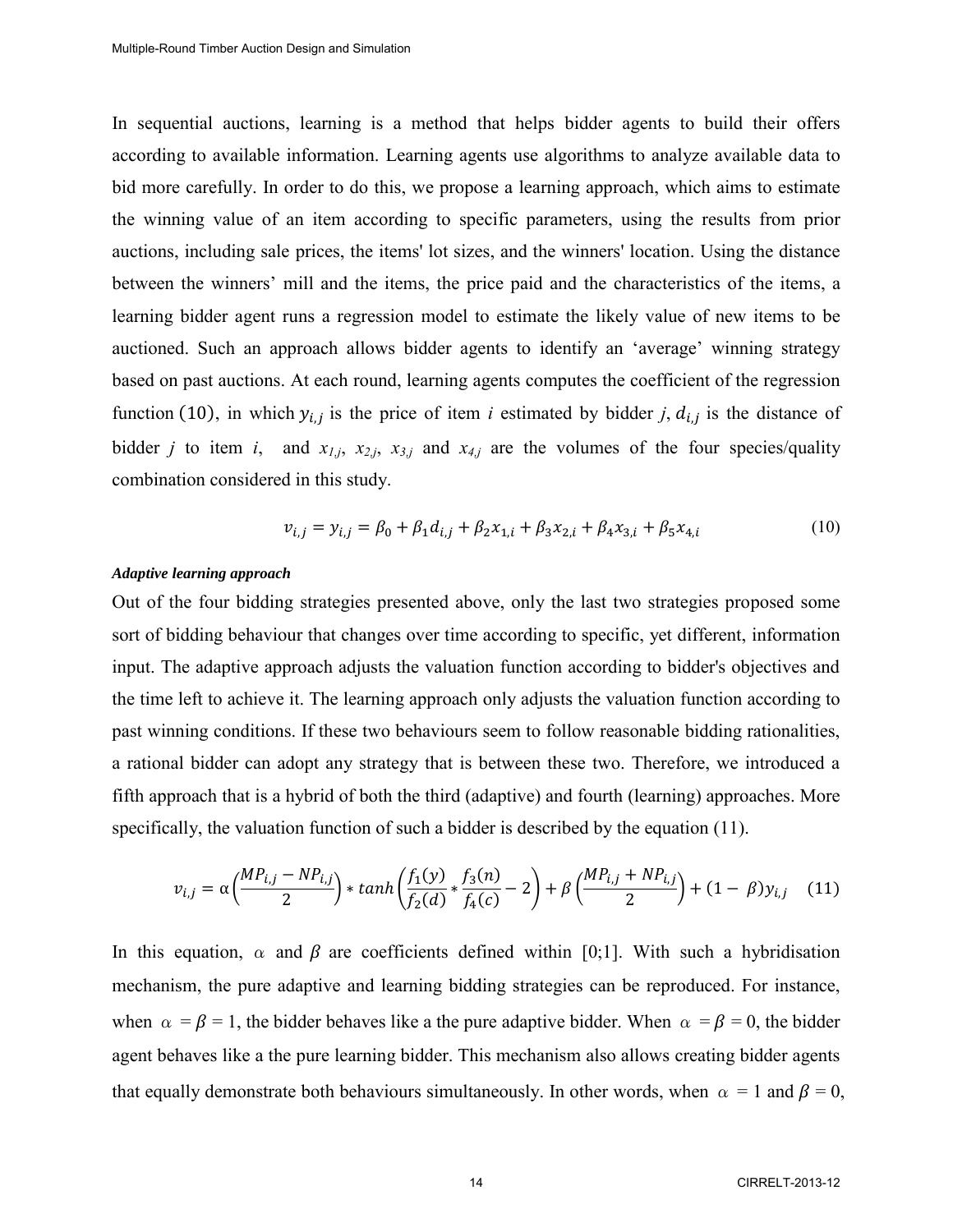the valuation function of the pure learning agent is adjusted by the pressure of target achievement as with the adaptive behaviour. On the contrary, when  $\alpha = 0$  and  $\beta = 1$ , the hybrid agent behave simply as a risk neutral bidder agent with a fixed behaviour.

#### **5. Experiments**

Several experiments were carried out in order to validate and analyze different aspects of the proposed model. The first two experiments were designed specifically to validate the programmed behaviors of the bidder agents. In the first experiment, we compared the four pure bidding strategies and analyse the results to make sure that the overall outcome of each strategies was coherent with their design specificities. Similarly, the second experiment was designed to validate the hybrid approach, and to compare, in a competitive setup, different configurations of hybrid bidder agents (from the pure adaptive to learning).

Next, in a second part, we carried out an experiment to better understand the impacts of various auction design parameters on the outcome of the auction. This experiment was specifically designed with randomly generated populations of hybrid bidder agents. A factorial design plan of 81 scenarios was implemented and simulated in order to understand the impacts of specific auction design parameters, including average lot size, periodicity, number of item sold and number of bidders. The results of this experiment were validated separately with experts from the *Bureau de mise en marché des bois* of the Québec government.

## **5.1 Methodology of experiments**

The methodology we used to achieve the objectives of the study includes 3 experiments. In the first two experiments, four different scenarios were simulated. Each scenario is a combination of a number of potential bidders and an average lot size. Scenarios with different number of bidders are used to assess the impact of more or less competition on the auctions outcome, while scenarios with different average lot size are used to assess the impact of the average item size on supply target achievement. In each scenario of the first experiment, there are an equal number of bidder agents using each type of bidding strategies. In the second experiment, we simulated and compared the same four scenarios with a set of bidder agents containing an equal number of each five configurations of hybrid bidder agent, as described in [Table 1.](#page-17-0) Finally, in the third experiment, a factorial design plan was used as the combinations of three levels of average lot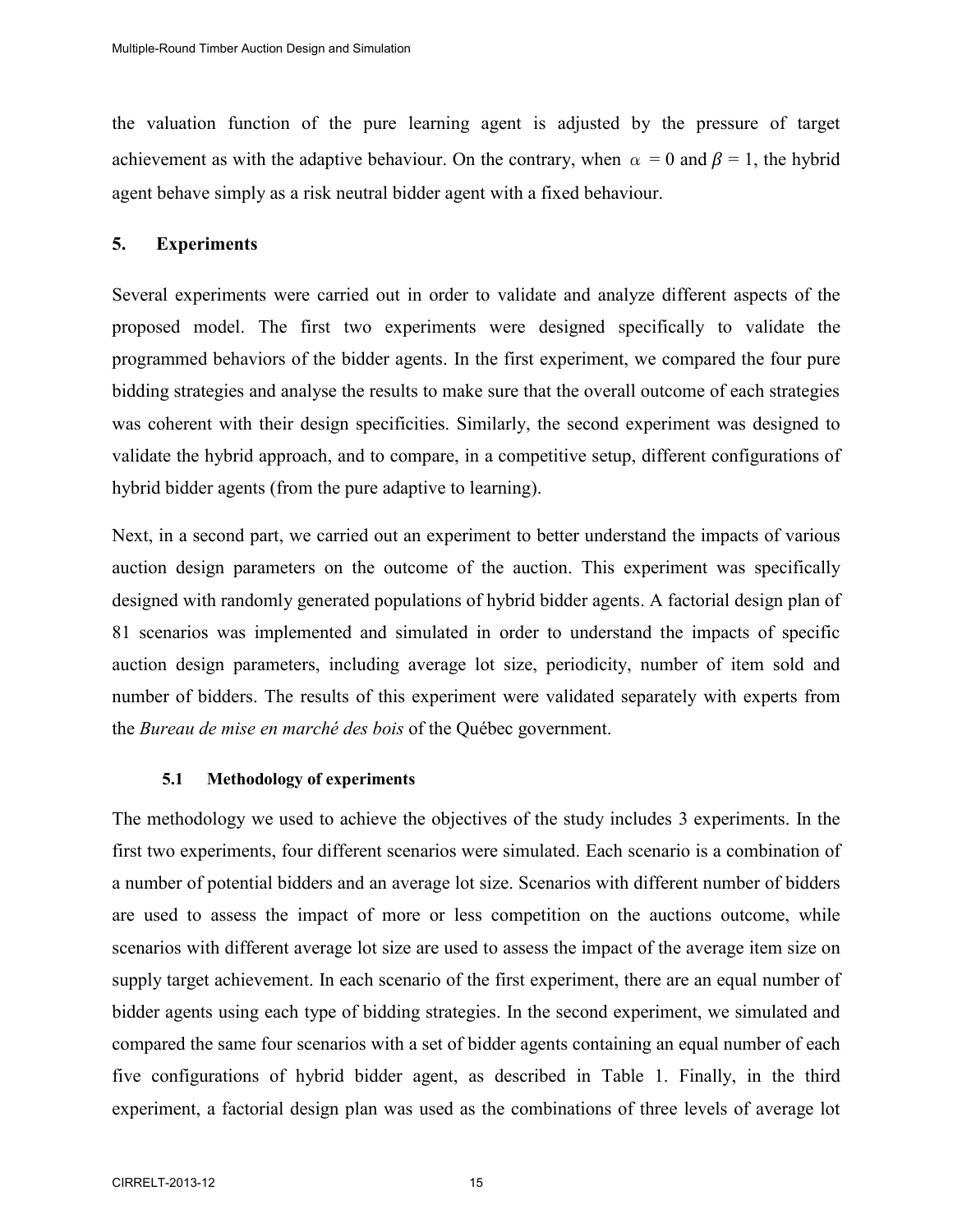<span id="page-17-0"></span>size, three levels of periodicity, three levels of number of item sold, and three levels of number of bidders.

| $\alpha$<br>β |                          | 0.75 | 0.5 | 0.25 |                          |
|---------------|--------------------------|------|-----|------|--------------------------|
|               | Adaptive<br>approach (1) |      |     |      |                          |
| 0.75          |                          |      |     | (4)  |                          |
| 0.5           |                          |      | (3) |      |                          |
| 0.25          |                          | (2)  |     |      |                          |
| 0             |                          |      |     |      | Learning<br>Approach (5) |

Table 1: Defining five configurations by assigning different  $\alpha$  and  $\beta$ 

## **5.2 Random parameters and common elements**

For all experiments, the locations of bidders' mills and sold items are randomly generated. Transportation costs are calculated based on the Euclidian distance between items and mills. Other random parameters were generated by uniform distribution including lot size; volumes of hardwood and softwood of quality 1 and 2 in each item; process cost at each mills; annual production capacity of each bidder's mill; bidders' initial supply targets of each; and market price of each wood product made of hardwood and softwood of quality 1 and 2, for each bidder.

Because each bidder is generally interested in only one combination of species/quality, the market price is different for each combination of species/quality and for each bidder. Therefore, the market price is set to be lower for the species/quality the bidder does not want. It is equivalent to the price of the unprocessed wood in the market, plus transportation cost to the mill. Because market price affects the valuation function through equation 2, if an item contains a large volume of uninteresting species/quality, the resulting bid is lower. This assumption is realistic because we consider that in case of a win, the unused species/quality volumes are sold to other mills without any loss.

A simulation run consists in a 365 time period simulation, in which bidder agents have a unique bidding strategy according to the tested scenario. Each bidder agent is defined by specific public and private parameters including a mill location, a supply target to achieve and a set of cost and revenue functions. In order to obtain a relevant level of statistical significance, each simulation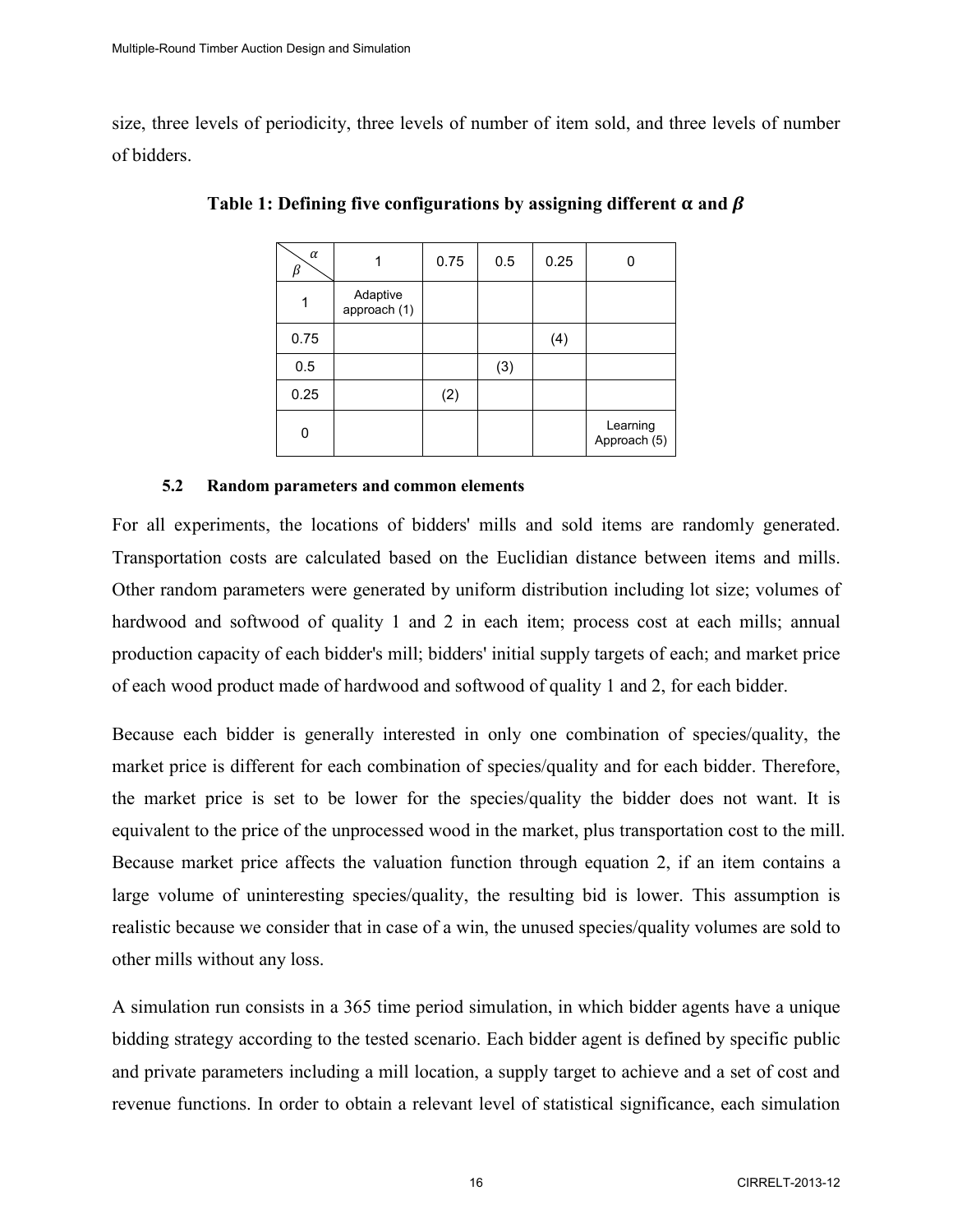of each experiment was repeated several times. Also, a simple Taboo Search application was programmed in the simulation platform to solve the Bidders' items selection problem described in Section 4.2.1. This algorithm was used by all bidder agents in every simulation.

Next, in order to analyse the influence of specific design parameters, the average sale price per m<sup>3</sup> and the average target achievement of each simulation runs were measured. In the context of public land, the designer of the auction process is interested in both aspects of the auction outcome. More specifically, the average target achievement is a criterion that measures how much bidders are able to fulfill their needs. In other words, it measures the impact of the auction process on the sustainability of mills' economic activities. Target achievement of a bidder is defined as the volumes of all items won by the bidder during the entire simulation over its supply target. Next, the average sale price represents public economical gain from the auction process. In other words, although the auction process must be designed to generate a large economical gain in the interest of the public, it cannot do so at the expense of local economic sustainability.

# **5.3 Synthesis of the experiments**

As summarized in [Table 2,](#page-18-0) the first part of the experiments focused on the validation of the agents' behaviours. A total of 280 simulation runs were carried out. The second part studies the impacts of various auction design parameters on the outcome of the auction. 1900 simulation runs were carried out and analyzed. The next section presents and discusses the results.

<span id="page-18-0"></span>

|                                                 | # of scenarios                                                  | # of repetitions                           | # of simulation |  |  |  |  |
|-------------------------------------------------|-----------------------------------------------------------------|--------------------------------------------|-----------------|--|--|--|--|
| <b>Part 1: Behaviour validation experiments</b> |                                                                 |                                            |                 |  |  |  |  |
| 1                                               | 2 parameters, 4 scenarios                                       | Each scenario was repeated 50 times        | 200             |  |  |  |  |
|                                                 | • number of bidders                                             | 2 levels (100 and 200)                     |                 |  |  |  |  |
|                                                 | • average lot size                                              | 2 levels (10,000 $m^3$ and 20,000 $m^3$ ). |                 |  |  |  |  |
| $\overline{2}$                                  | 2 parameters, 4 scenarios                                       | Each scenario was repeated 20 times        | 80              |  |  |  |  |
|                                                 | • number of bidders                                             | 2 levels (100 and 200)                     |                 |  |  |  |  |
|                                                 | • average lot size                                              | 2 levels (10,000 $m^3$ and 20,000 $m^3$ ). |                 |  |  |  |  |
| <b>Part 2: Auction design experiments</b>       |                                                                 |                                            |                 |  |  |  |  |
| 3                                               | 4 parameters, 81 scenarios                                      | Each scenario was repeated 20 times        | 1620            |  |  |  |  |
|                                                 | 3 levels (7 days, 15 days and 30 days)<br>• auction periodicity |                                            |                 |  |  |  |  |

**Table 2: Experimental design specificities**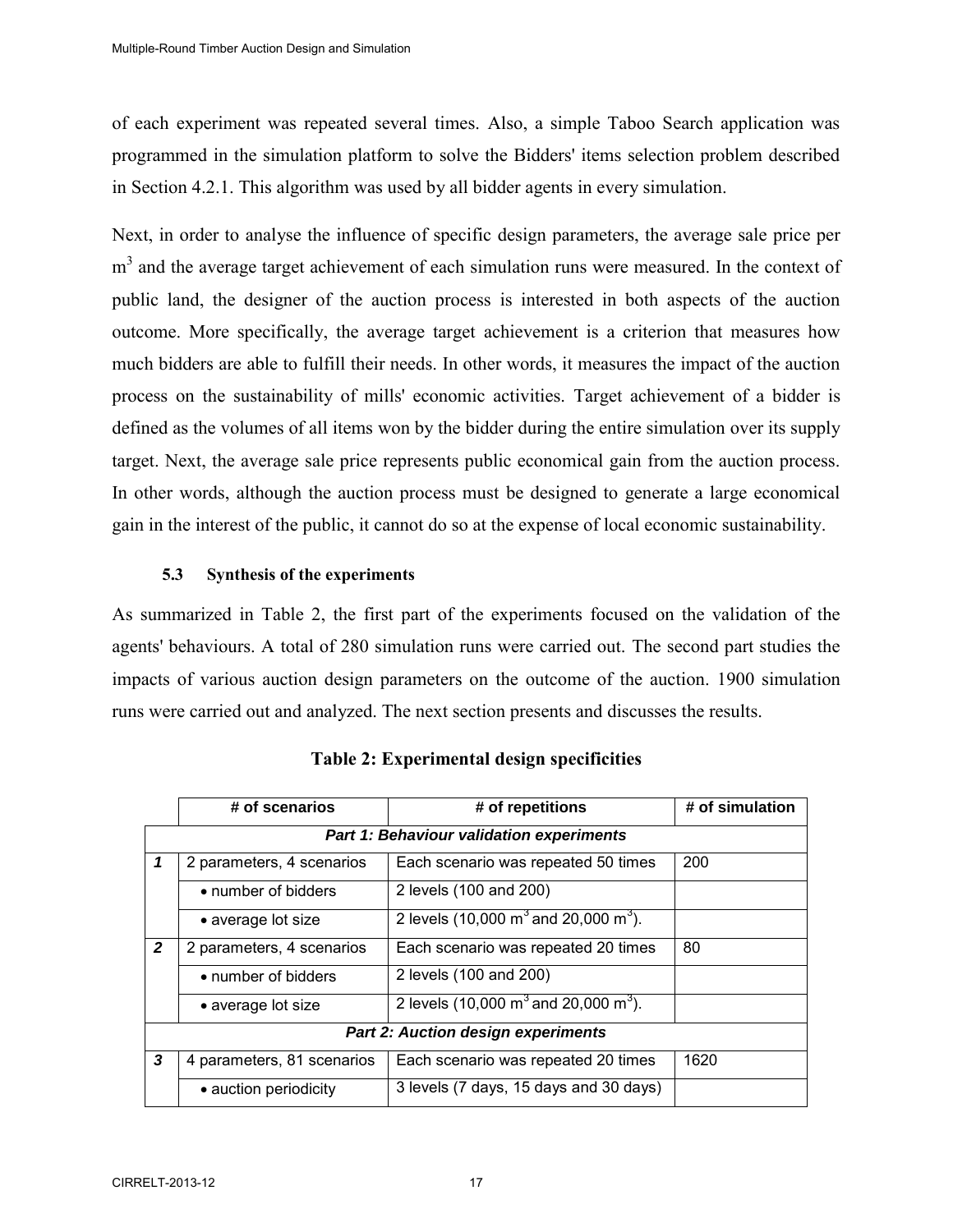| • average lot size     | 3 levels (10.000 m <sup>3</sup> , 15.000 m <sup>3</sup> and |  |
|------------------------|-------------------------------------------------------------|--|
|                        | 20.000 m <sup>3</sup> ),                                    |  |
| • number of items sold | 3 levels (100, 250 and 500),                                |  |
| • number of bidders    | 3 levels (100, 150 and 200),                                |  |

## **6. Results and discussion**

This section presents and discusses each experiment. Although more experiments were carried out during the development phases of the simulation platform, only the results of the mentioned experiments are analyzed in this paper.

## **6.1 Experiment 1**

In this experiment, the average price is first considered to compare the four bidding strategies. **[Figure 2](#page-19-0)** shows the average sale price per  $m<sup>3</sup>$  of the four approaches in all tested scenarios.



<span id="page-19-0"></span>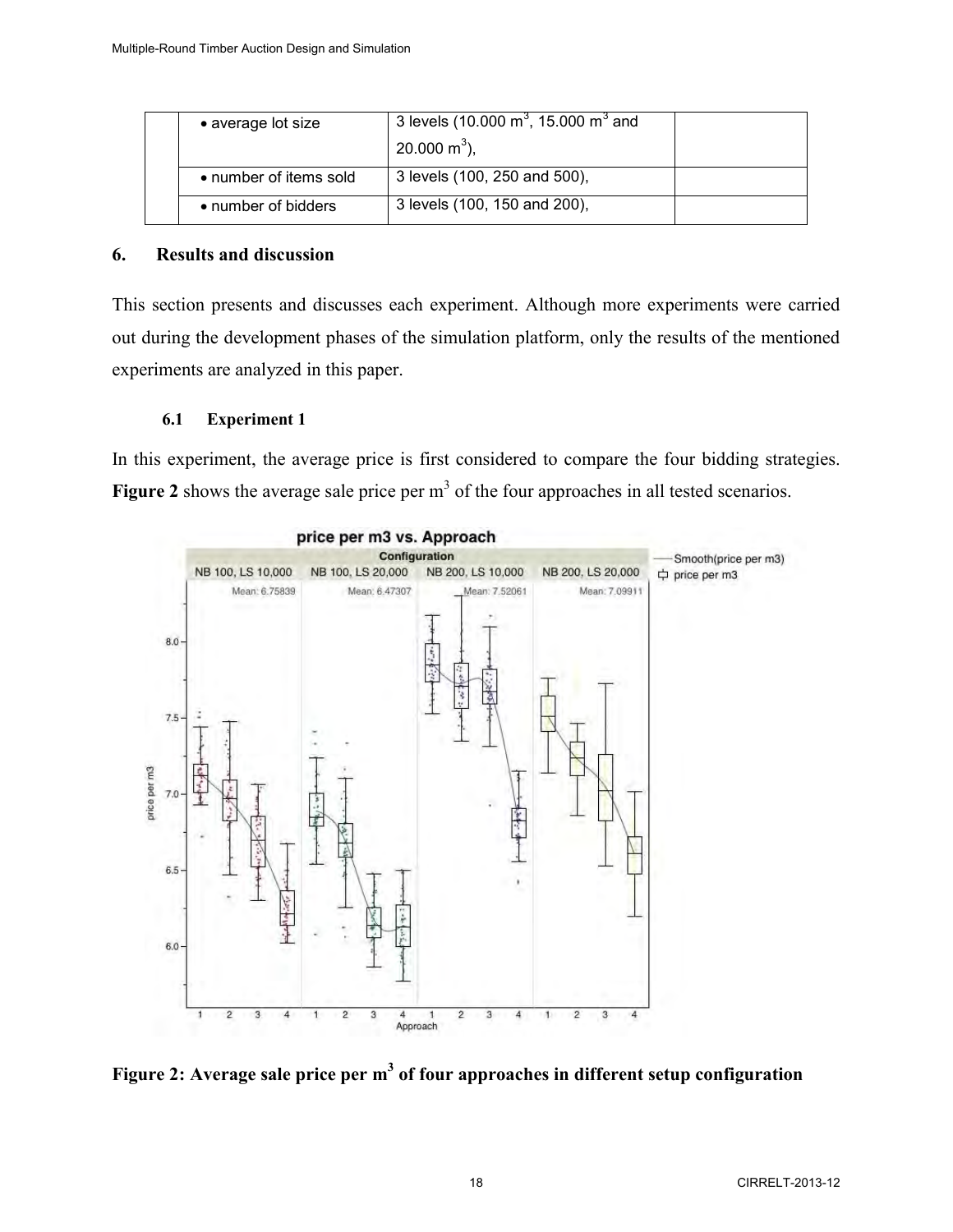First, we can observe that bidders with strategies 1 and 2 pay, on average, more than the last two strategies, which is consistent with the development objectives. Indeed, a bidder using strategy 3 (i.e., the adaptive approach) bids systematically low, unless it is under pressure of achieving its supply target. Similarly, a bidder using the fourth strategy only bids what is likely necessary to win, and not more. This strategy is also more adapted than the third to achieve lower buying prices. Indeed, as seen in Figure 2, bidders using approach 3 pay a higher price than the bidders using approach 4, except in the situation where the competition is lower and the lots are larger (NB 100, LS 20.000). In this specific case, when an adaptive bidder wins an item, because the large volume of the item represents a larger portion of its supply target, its next bid will be lower than if the item represented a smaller portion of its need. Therefore, based on the price paid per  $m<sup>3</sup>$ , the learning approach is better than all other approaches in almost every configuration. However, the price in the adaptive approach is almost equivalent to the price in the learning approach when the competition is low and the lots are bigger. This validates what we intended to program. Similarly, comparing the first scenario with the second, and the third scenario with the fourth, we can also observe that price paid seems to be less when items are bigger. This result, to be confirmed by the fourth experiments, is a first indicator on how to design the auction in order to maximize revenue from the seller point of view. The second aspect that we analyzed in this experiments is the average target achievement as seen in [Figure 3.](#page-21-0)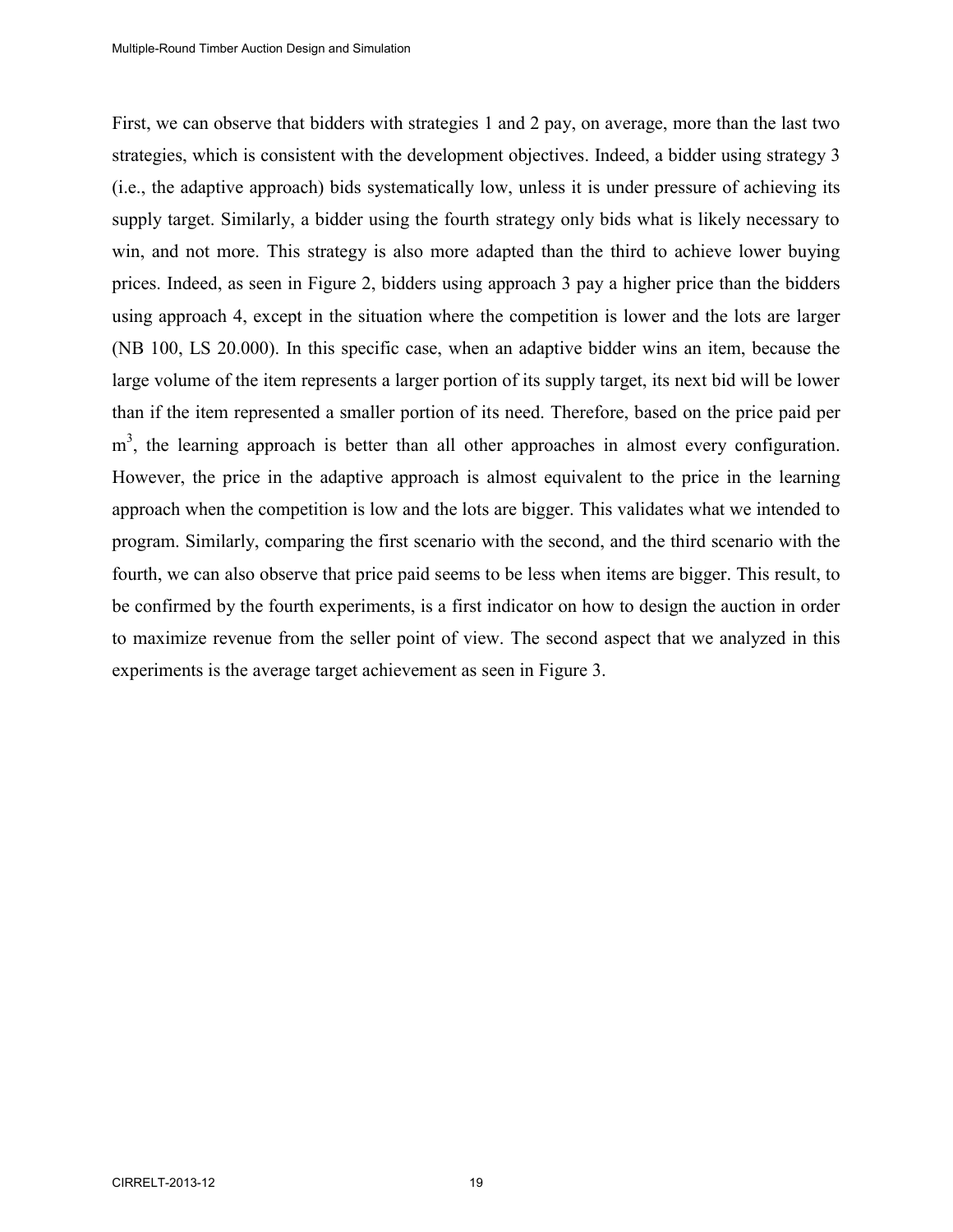

<span id="page-21-0"></span>**Figure 3: Average target achievement of four approaches in different setup configurations**

Here, the average target achievement displays a similar general trend in all scenarios. Bidders using approach 2 have the lowest average target achievement. This is caused by the inability of their strategy to adapt the bid to win an item (not even by generating randomly a high bid like approach 1). Also, approach 1 and 3 are able to generate a better target achievement than the other approaches. Although the target achievement of approach 1 and approach 3 are equivalent, it seems that bidders using approach 1 are only able to obtain a good target achievement by sometime generating higher winning bids. Therefore, they do so at the expense of their average paid price, which is much higher than bidders using approach 3 (see Figure 2). On the same token, bidders using the adaptive approach 3 are able to achieve lower paid price because they only increase their bids when needed (pressure to achieve the target). These bidders also outperform the bidders using the learning approach 4, because their bidding strategy controls the bid so as to improve target achievement, while the learning approach is insensitive to target achievement. These results, again, validate what we intended to program. .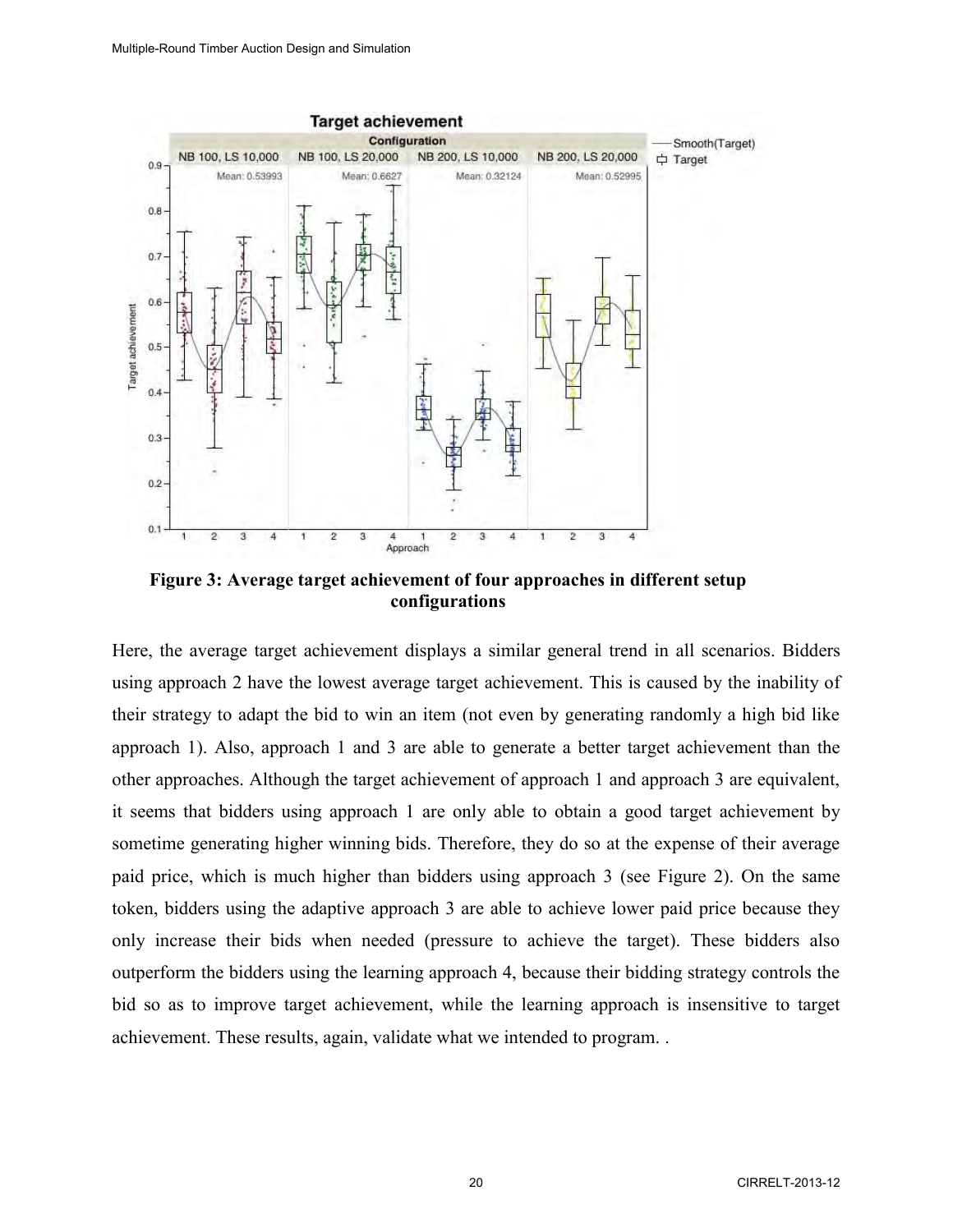In general, as shown in **[Figure 2](#page-19-0)** and [Figure 3,](#page-21-0) bidders using approach 1 and 2 tend to pay higher for the items in comparison to bidders using approach 3 and 4. This occurs also while they do not necessarily achieve a better target achievement compared to bidder using approach 3 and 4. As a result, the learning approach bidders pay less for the item, while the adaptive approach bidders have a better target achievement. Therefore, according to their objective, bidders should use any combination of these two approaches. This is why, in the remaining experiments, approach 1 and 2 were abandoned, as they do not try to achieve any particular objective.

#### **6.2 Experiment 2**

In order to better understand the impacts of combining the adaptive and the learning bidding strategies, we carried out another experiment dedicated to validating this type of hybrid bidder agents. In order to see how this approach performs, we considered and compared 5 combination of the adaptive and learning approaches, with different  $\alpha$  and  $\beta$  as explained in [Table 1.](#page-17-0) Note that the pure adaptive and learning approaches were included in this experiment. As studied in experiment 1, we compared the average price per  $m<sup>3</sup>$  and the average target achievement. As shown in [Figure 4](#page-23-0) and [Figure 5,](#page-24-0) there are no absolute best hybrid bidder agents. However, the performance of the approaches is different in each of the four simulated scenarios. For instance, target achievement [\(Figure 4\)](#page-23-0) seems generally more correlated to the scenario, than to the type of hybrid combination. However, in more competitive scenarios, the more adaptive the bidder agent is, the (slightly) better its target achievement. In less competitive scenarios, this advantage of the adaptive behaviour seems to fade, especially with respect to the learning bidder agents, which actually perform well, which is rather different from the results of the first experiment. This can be explained by the nature of the competitive game. In other words, the auctions simulated in the second experiment are more competitive than the auctions in the first. Indeed, in the second experiment, all bidder agents present some more or less pronounced capacity to adapt to achieve their supply target objective. However, this was not the case in experiment 1, in which bidder agents using approach 1 and 2 were incapable of adapting to the situation. Therefore, these agents were more prone to loose against more intelligent agents. Consequently, pure adaptive agents were not necessarily better than the hybrid agents from that perspective.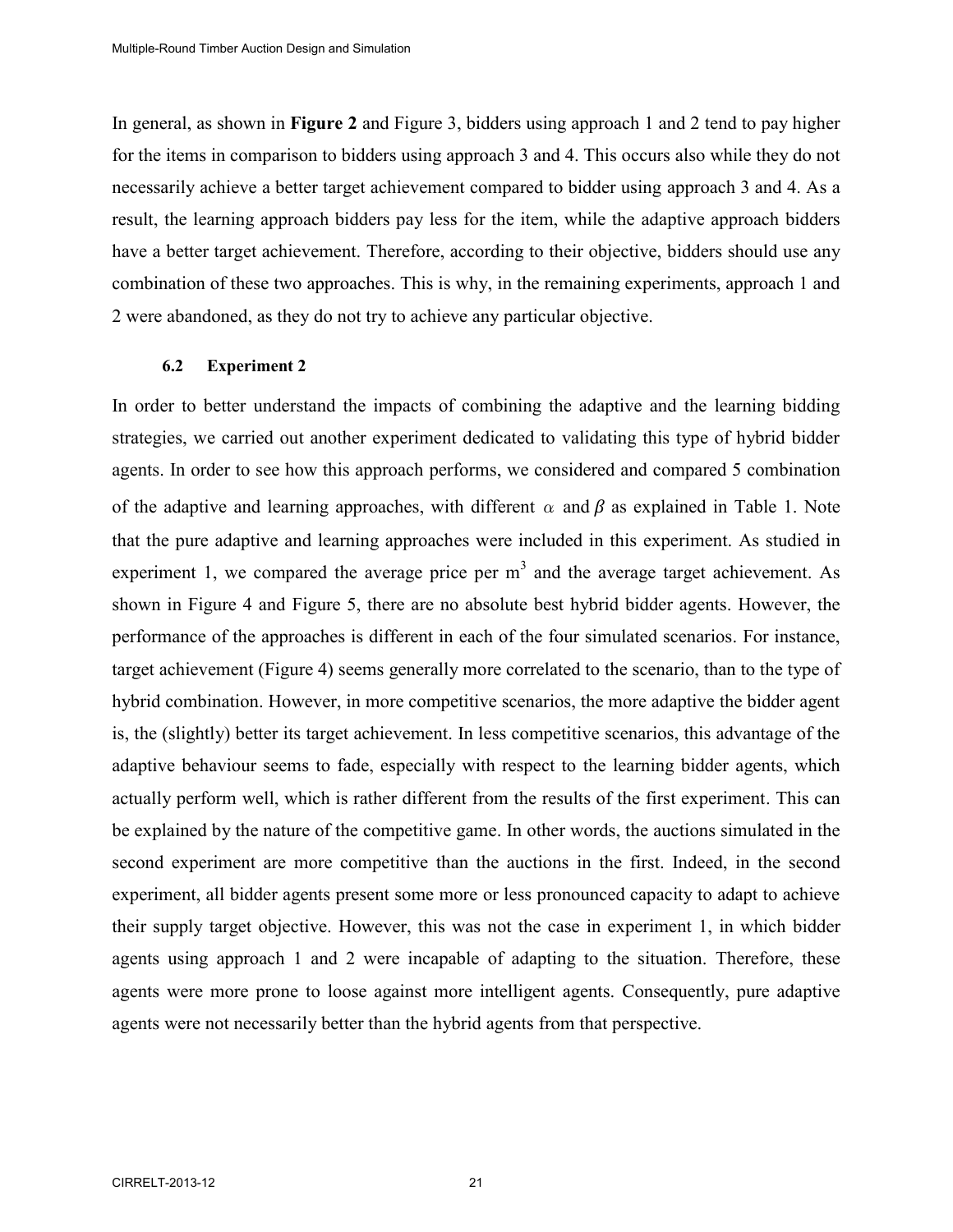

<span id="page-23-0"></span>**Figure 4: Average target achievement of five approaches in different setup configurations**

Concerning the average sale price [\(Figure 5\)](#page-24-0), several observations can be made. First, because an adaptive agent under pressure can offer bids that are higher than necessary to win an item, it is coherent to observe a poor performance of these agents to achieve a good sale price in a competitive game (BN 200, LS 10.000). However, when the game is less competitive (NB 100, LS 20.000), than adaptive agents actually perform well because they are designed to keep their bid as low as possible when not under pressure. This general result can be observed with hybrid agents as well. However, we can noticed that because hybrid 2, 3 and 4 are respectively defined with an incremental decrease of  $\alpha$  from equation (11), and therefore an incremental decrease of the influence of the adaptive behaviour, it is coherent to observe a performance of these agents that becomes also incrementally further to the performance of the pure adaptive behaviour. In other words, the less a hybrid agent is influenced by the adaptive behaviour, the less sensitive to competition it is to achieving good sale prices. This also confirms the findings of the first experiment, which, compared to the learning approach, the adaptive approach has a stronger negative impact on the sale price, than it has a positive impact on target achievement.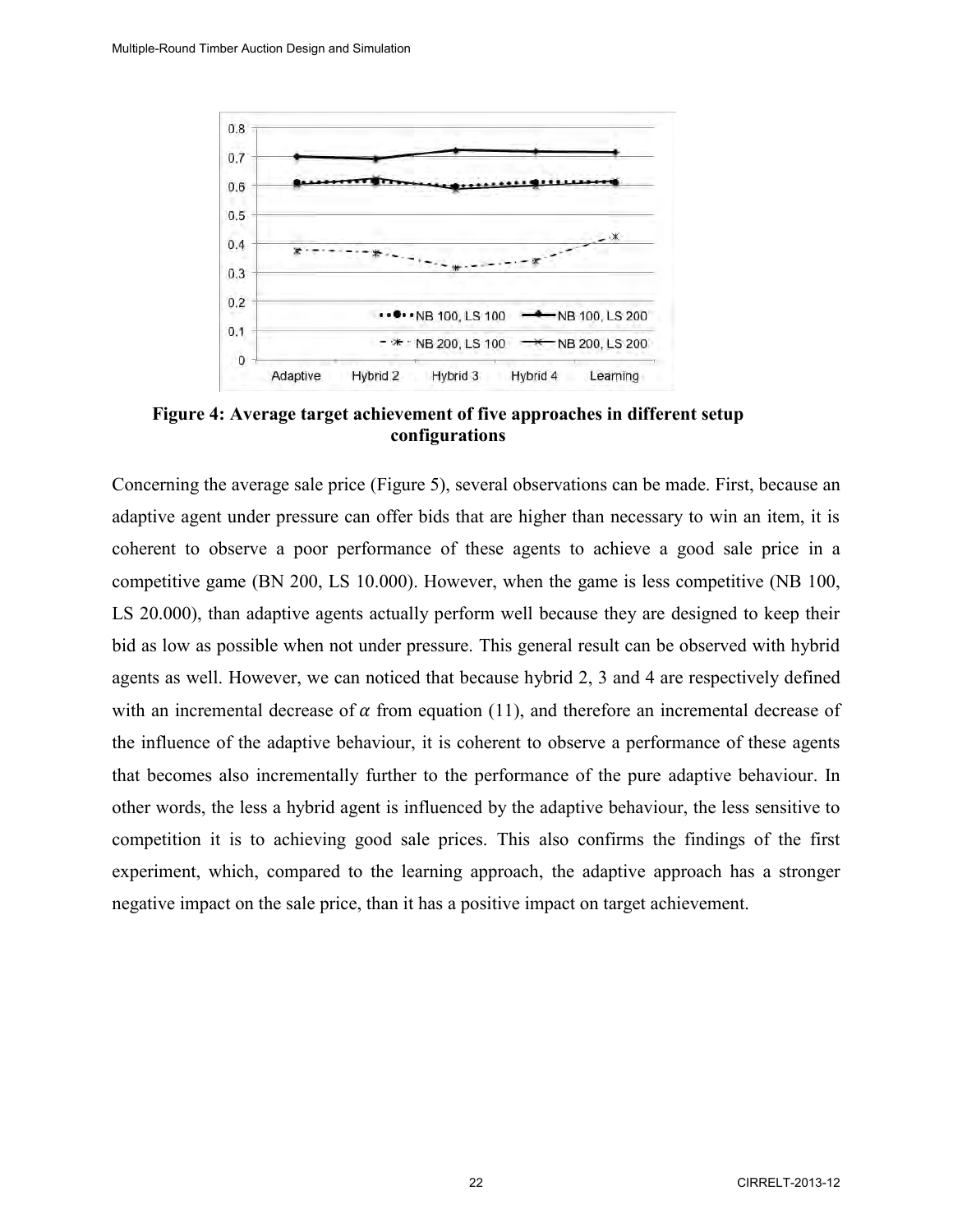

<span id="page-24-0"></span>**Figure 5: Average sale price of five approaches in different setup configuration**

As expected, the observed performance of the different types of hybrid agent is generally correlated to how much of the pure behaviours they are made of. However, it seems that the influence of the adaptive behaviour is more significant than the influence of the learning behaviour, although they all display an almost equally good performance with respect to target achievement. Therefore we can safely assume that the generation of a population of randomly generated hybrid agents is representative of a population of rational bidders driven by any combination of both objectives.

## **6.3 Experiments 3**

As discussed earlier, experiment 3 aims to better understand the influence of several auction design parameters on the outcome the auction. In order to design such an auction, the designer needs to define the number of auction per year, the average lot size of the items for sale, the periodicity of the auction, and, as far as possible, influence the number of bidders by, for instance, selecting lots' location in a strategic manner. These are referred to as the independent variable. From the seller's point of view, these design parameters should be defined in a way to maximize the revenue. However, because the seller is also the Québec government, it must make sure forest companies can operate at sufficient capacity to cover their fixed cost of operation by allowing them to be supplied with large enough quantity of timber. Therefore, as discussed previously, both the average price and the target achievement must be studied. These are referred to as the dependant variables.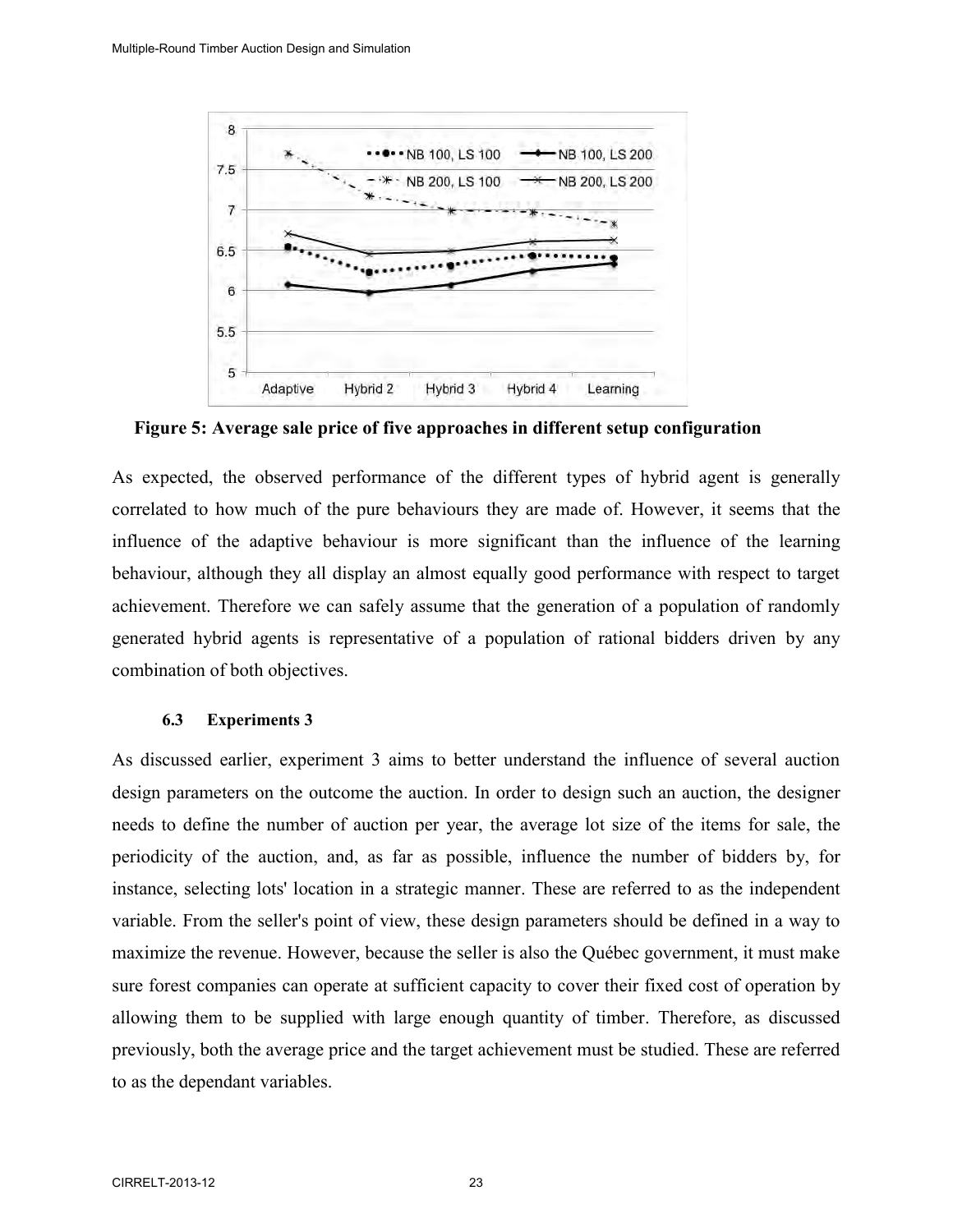As explained in the methodological section, experiment 3 is an extensive simulation of 81 different scenarios defined as the combination of various levels of number of bidders, item lot size, periodicity, and number of items sold as presented in [Table 2.](#page-18-0) Using the data generated by the experiments, we carried out several analyses. First, an analysis of variance presented in the annexe [\(Table 3](#page-30-0) and [Table 4\)](#page-31-0) validates statistically the resulted generated by the simulation model. For simplification purpose, this analysis only studies the influences of all combinations of just any two independent variables on both dependant variables. Both ANOVA studies present a R-square above .95, which indicates a high significant level of statistical confidence. Next, in order to better understand the combined influence of any two independent variables on the outcome of the auction, we systematically computed the average target achievement and sale price for the combination of all levels of all pairs of two design parameters.

First, from a general standpoint, all results show systematic opposite effects of all design parameters on both outcomes. For instance, lot size affects positively target achievement and negatively sale price [\(Figure 6\)](#page-26-0). More specifically, when item size gets larger, the sale price per  $m<sup>3</sup>$  decreases from \$9 to, sometime, \$4.5, which is rather considerable. This can be explained by the difference in the quantity of bidders interested in bidding. Indeed, large size items are not necessarily interesting to bidders with remaining supply needs smaller than the lot size. In other words, if items lot size are small, then the number of potential bidders for this item increases, which increases competition. Consequently, more participation in the auction causes more demand, which in turn affects the sale price. This result presents a limit of the model to be improved, as it is counter-intuitive for the experts who validated the model. Indeed, in this model, we consider a fix harvesting cost per  $m<sup>3</sup>$ , although in reality, a scale economy can be gained from harvesting larger items (e.g., less low bed transportation are needed to move harvesting equipment). Therefore, if a scale economy can be gained from larger items, then bidders might be willing to pay more to win these items. Although this shortcoming limits our ability to investigate properly the impact of item size, it does not affect the remaining of the study insofar as the lot sizes of each simulation configuration are within a limited range. In other words, within each round of auctions, because the lot sizes are similar, no scale economy is significantly higher for some items. Therefore, these items are not more interesting from that perceptive. However, if both small and large items are simultaneously sold within one round of auctions, then a fix cost of harvesting should be considered.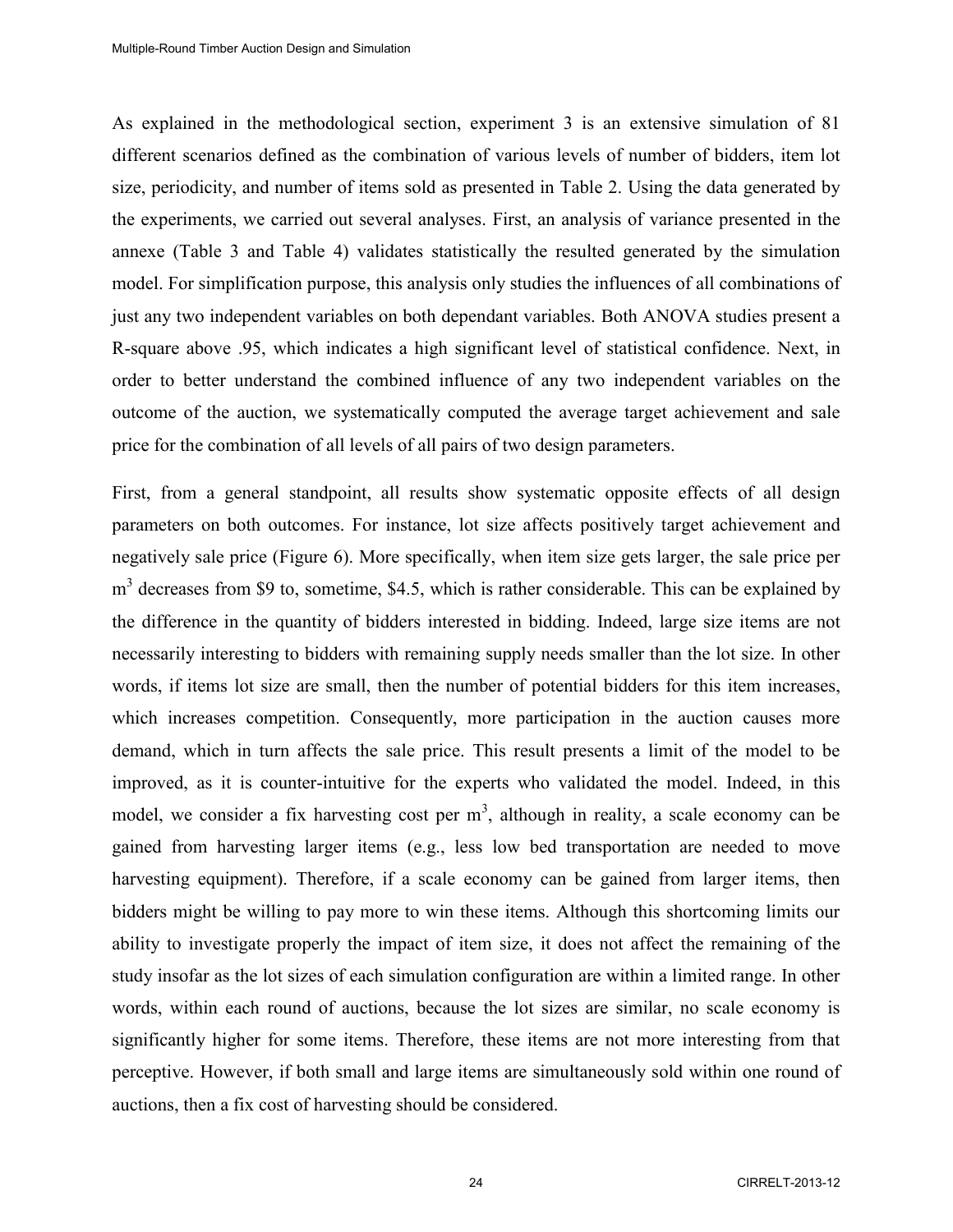





c). Target achievement: combined effects of number of bidders and lot size



e). Target achievement: combined effects of number of auctions and lot size

<span id="page-26-0"></span>







d). Price per  $m^3$ : combined effects of number of bidders and lot size



f). Price per  $m^3$ : combined effects of number of auctions and lot size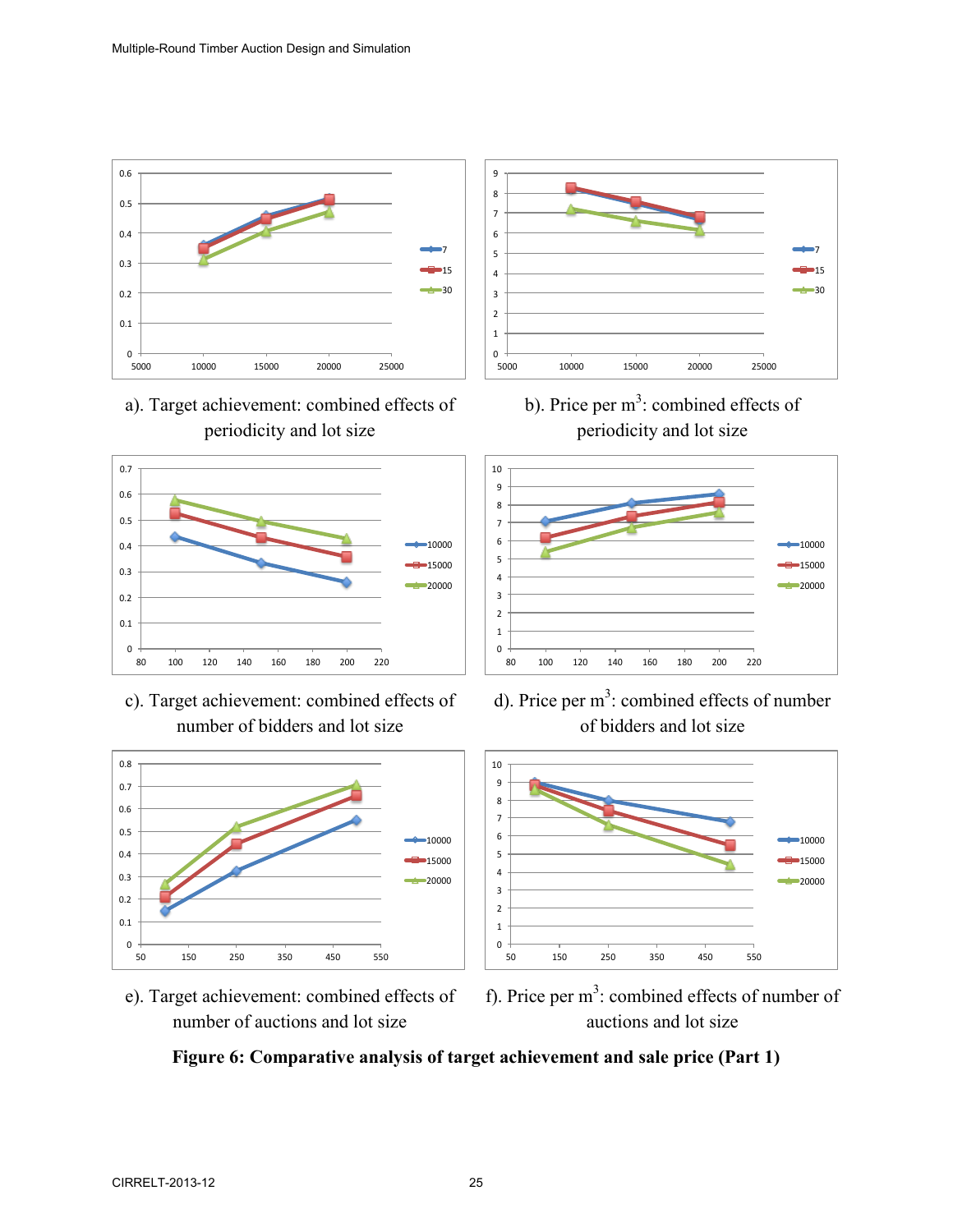Along the same line, if lot size has a rather clear general influence on both outcomes, this influence is mitigated to different extent by the other design parameters. For instance, periodicity (i.e., the delay between two rounds of auctions) has a rather limited influence for values below 15 days. Indeed, as verified in the statistical analysis, there is no significant statistical difference between the simulation results with a periodicity of 7 days and a periodicity of 15 [\(Figure 6,](#page-26-0) a., b. and [Figure 7](#page-28-0) a., b., c., d.). However, a periodicity of 30 days between two rounds of auctions tends to decrease both target achievement and sale price. Therefore, shorter periodicities tend to be generally more beneficial longer ones. This influence can be explained as follows. When periodicity increases, while the total number of auctions remains unchanged, the number of items for sale increases at each round. In other words, there are fewer rounds of auctions, but more auctions at each round. Consequently, the influence of periodicity on sale price target achievement can be explained by the fact that bidders can achieve lesser price if they can bid simultaneously on more items (i.e., more supply quantities per round).

Along the same line, and from a general standpoint, the number of auctions affects positively target achievement, and negatively sale price. Furthermore, it has a mitigating effect on both the lot size and the number of bidders. More specifically, as the number of auctions decreases, the influence of lot size [\(Figure 6,](#page-26-0) f.) and the influence of the number of bidders [\(Figure 7,](#page-28-0) f.) on sale price are reduced as well. For the same reason, this can be explained by the fact that reduced supply leads to a higher number of interested bidders, even if the items' lot size is large or the number of potential bidders is low. This result is interesting because it shows that higher competition, in other words, a higher number of interested bidders, with respect to a certain level of supply, leads to a market price that better represents the limit of forest companies to purchase items.

Differently, and as expected, the number of bidders has a positive impact on sale price, but a negative impact on target achievement, whatever the context ([\(Figure 6,](#page-26-0) c., d. and [Figure 7](#page-28-0) a., b., e., f.). This result can be explained as follow. As competition and demand increase, the number of bids received during each auction is similarly increased, which results in a higher probability of receiving high value bids. Along the same line, increased competition also reduces the probability of each forest company to win, and therefore reduces their ability to achieving their target.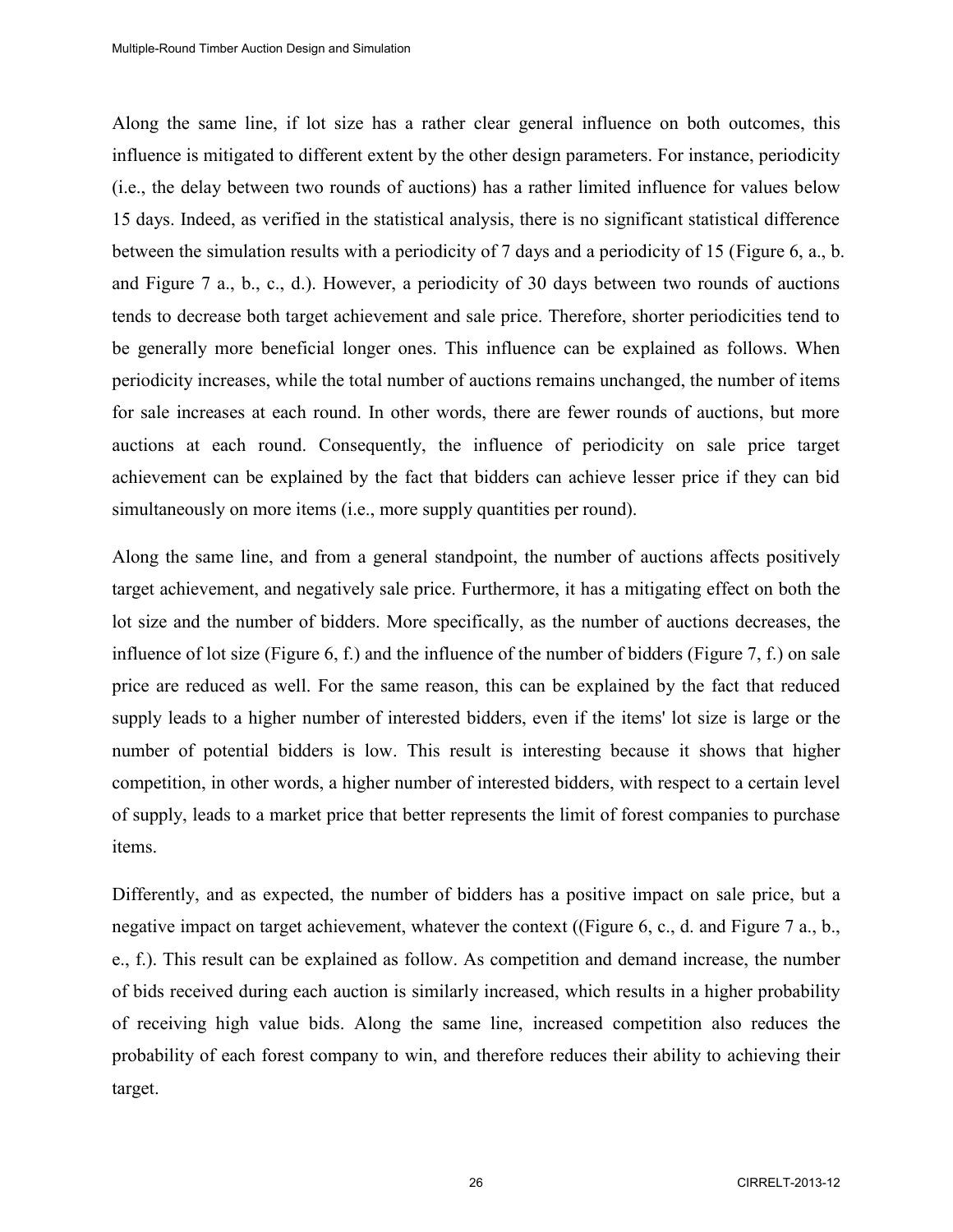

a). Target achievement: combined effects of periodicity and number of bidders



c). Target achievement: combined effects of periodicity and number of auctions



e). Target achievement: combined effects of number of bidders and numbers of auctions



b). Price per  $m^3$ : combined effects of periodicity and number of bidders



d). Price per  $m^3$ : combined effects of periodicity and number of auctions



f). Price per  $m^3$ : combined effects of number of bidders and numbers of auctions

<span id="page-28-0"></span>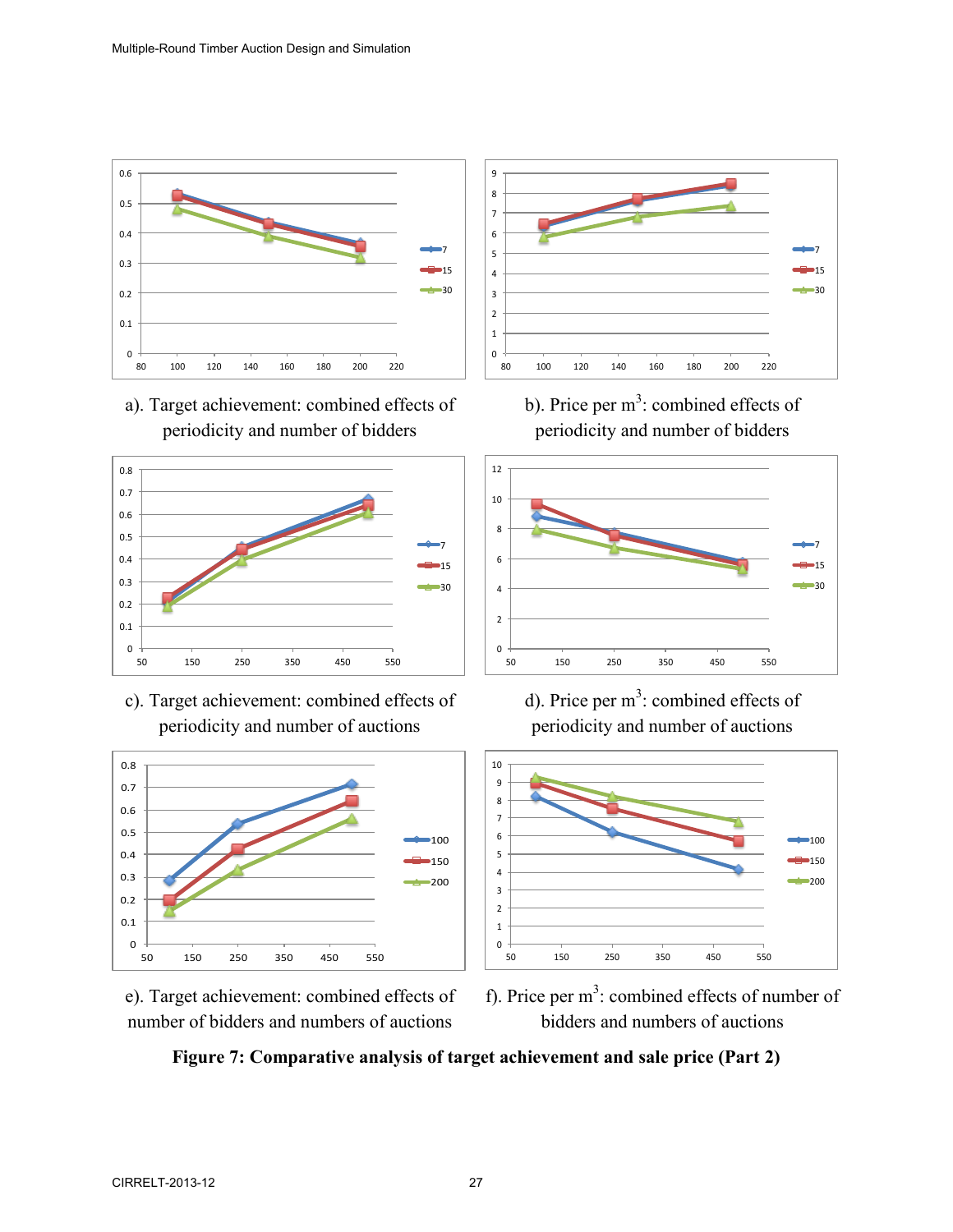Finally, we also studied the correlation between the target achievement and the sale price (results not presented). As it can easily be observed in [Figure 6](#page-26-0) and [Figure 7,](#page-28-0) this correlation is negative, which tends to show that both objectives cannot be achieved simultaneously. In other words, it seems that the government that owns the forest has a dilemma as it can either maximize its revenue, or support the industry by allowing companies to better achieve their supply target, but not both.

## **7. Conclusion**

This paper first proposed theoretical bidding strategies for the design of automated software agents in the context of natural resource auctions. These bidding strategies were then implemented into a multi-agent simulation platform, which was used in various simulation contexts in order to validate these models, as well as to better understand the impact of various auctions design parameters on the auction performance. This performance was measured through two main indicators illustrating, on the one hand, the forest companies' ability to achieve their supply needs (i.e., target achievement), and, on the other hand, the government's ability to generate revenue from the forest sales (i.e., sales price per  $m<sup>3</sup>$ ).

The analysis of the results first shows that the adaptive and learning bidding strategies have the best results and achieve their design objectives. They can thus be used as general guidelines in designing a company's bidding strategy. Next, concerning the design of the auction process, the results tend to indicate that the government (i.e., the forest owner) cannot simultaneously achieve high revenue while providing an effective supply channel to forest companies. It is therefore necessary to find a compromise in order to maintain forest companies' activities, and generate descent revenue for the public. The results also demonstrate the intuitive impact of the number of potential bidder on the revenue generated. It also shows that target achievement is improved by the sales of larger forest lots, while it decreases the average sales price.

#### **Acknowledgement**

This work was funded by the FOR@C Research Consortium, and the NSERC. The authors would also like to acknowledge the contribution of the experts at the *Bureau de mise en marché des bois*, of the Québec government for their advices, explanations and validation of the models.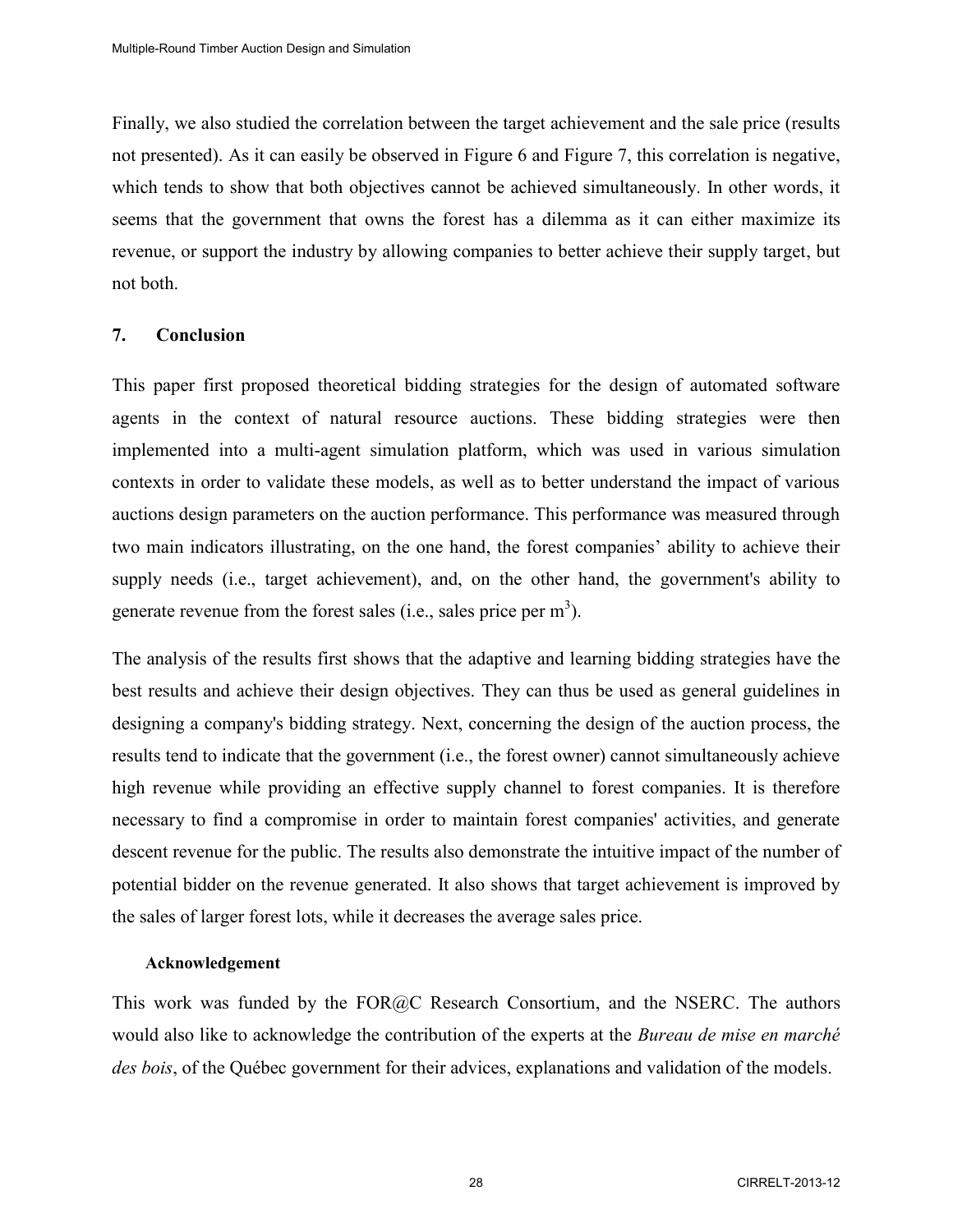## **Annexes**

<span id="page-30-0"></span>

| Number of observations $=$ | 0.9687<br>$R$ -squared $=$ |                |                                  |          |          |
|----------------------------|----------------------------|----------------|----------------------------------|----------|----------|
| $RootMSE =$<br>.320843     |                            |                | Adjusted R-squared $=$<br>0.9681 |          |          |
| <b>Source</b>              | <b>Partial SS</b>          | DF             | <b>MS</b>                        | $\bm{F}$ | Prob > F |
| Model                      | 5061.57087                 | 32             | 158.17409                        | 1536.56  | 0.0000   |
| Lot size                   | 503.714321                 | $\overline{2}$ | 251.85716                        | 2446.63  | 0.0000   |
| Periodicity                | 262.610509                 | $\overline{2}$ | 131.305255                       | 1275.55  | 0.0000   |
| Lot size # Periodicity     | 13.0142071                 | $\overline{4}$ | 3.25355179                       | 31.61    | 0.0000   |
| Number of Bidders          | 999.679136                 | $\overline{2}$ | 499.839568                       | 4855.62  | 0.0000   |
| Lot size $#$ Number of     | 21.4218789                 | $\overline{4}$ | 5.35546972                       | 52.02    | 0.0000   |
| <b>Bidders</b>             |                            |                |                                  |          |          |
| Number of Auction          | 2855.00328                 | $\overline{2}$ | 1427.50164                       | 13867.27 | 0.0000   |
| Lot size $#$ Number of     | 172.841574                 | $\overline{4}$ | 43.2103934                       | 419.76   | 0.0000   |
| Auction                    |                            |                |                                  |          |          |
| Periodicity # Number of    | 12.7947761                 | $\overline{4}$ | 3.19869404                       | 31.07    | 0.0000   |
| <b>Bidders</b>             |                            |                |                                  |          |          |
| Periodicity # Number of    | 103.995341                 | $\overline{4}$ | 25.9988354                       | 252.56   | 0.0000   |
| Auction                    |                            |                |                                  |          |          |
| Number of Bidders #        | 116.495846                 | $\overline{4}$ | 29.1239614                       | 282.92   | 0.0000   |
| Number of Auction          |                            |                |                                  |          |          |
| Residual                   | 163.366382                 | 1587           | 10294038                         |          |          |
|                            |                            |                |                                  |          |          |
| Total                      | 5224.93725                 | 1619           | 3.22726204                       |          |          |

# **Table 3: Analysis of variance of Price per m<sup>3</sup>**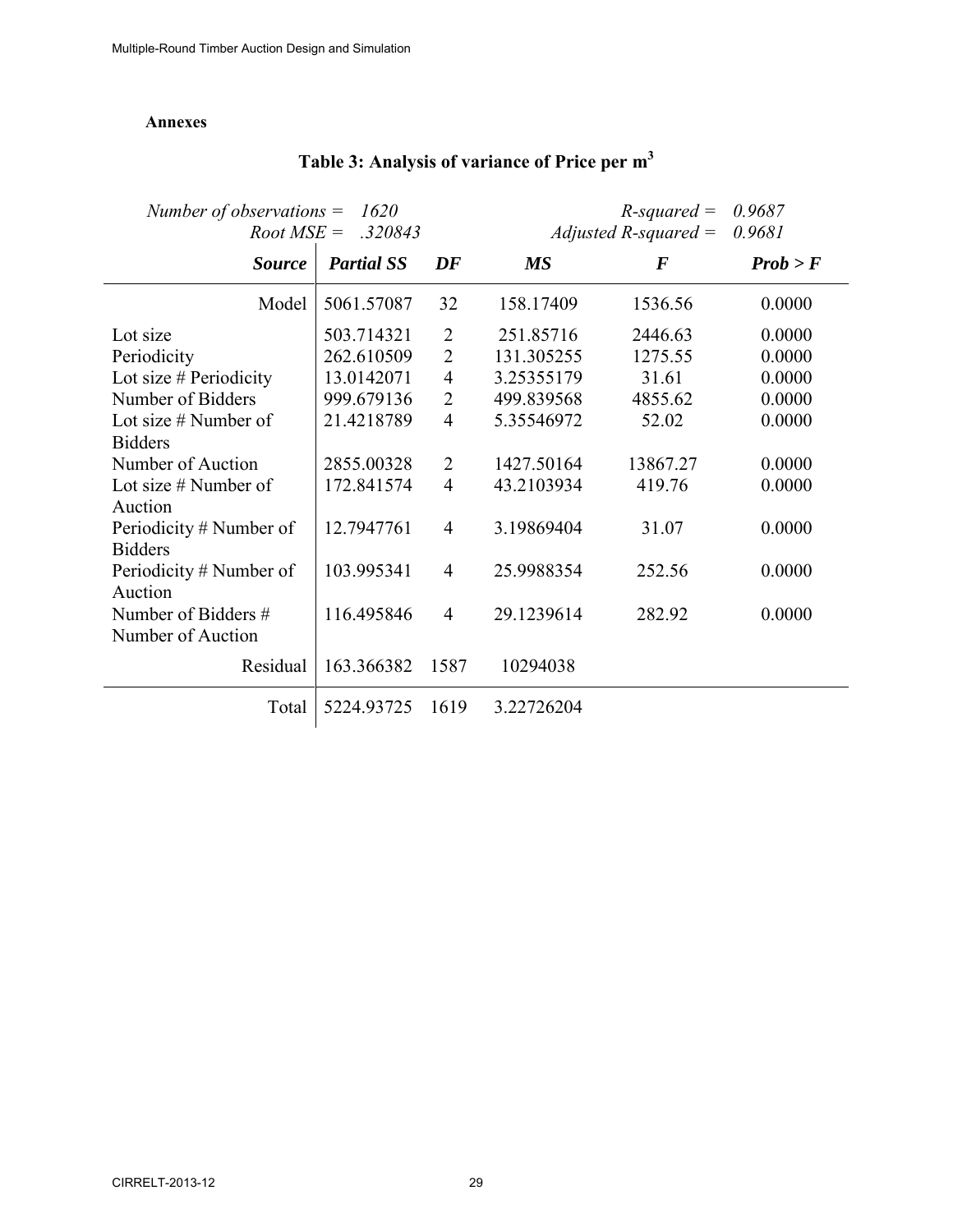<span id="page-31-0"></span>

| Number of observations $=$<br>1620<br>$RootMSE =$<br>.025587 |                   |                | 0.9844<br>$R$ -squared $=$<br>Adjusted R-squared $=$<br>0.9841 |          |          |
|--------------------------------------------------------------|-------------------|----------------|----------------------------------------------------------------|----------|----------|
| <b>Source</b>                                                | <b>Partial SS</b> | DF             | <b>MS</b>                                                      | $\bm{F}$ | Prob > F |
| Model                                                        | 65.6814675        | 32             | 2.05254586                                                     | 3135.01  | 0.0000   |
| Lot size                                                     | 6.8359268         | $\overline{2}$ | 3.4179634                                                      | 5220.52  | 0.0000   |
| Periodicity                                                  | .710617117        | $\overline{2}$ | .355308558                                                     | 542.69   | 0.0000   |
| Lot size $#$ Periodicity                                     | .003363833        | $\overline{4}$ | .000840958                                                     | 1.28     | 0.2739   |
| Number of Bidders                                            | 7.43414058        | $\overline{2}$ | 3.71707029                                                     | 5677.37  | 0.0000   |
| Lot size $#$ Number of                                       | .039392754        | $\overline{4}$ | .009848189                                                     | 15.04    | 0.0000   |
| <b>Bidders</b>                                               |                   |                |                                                                |          |          |
| Number of Auction                                            | 49.977939         | 2              | 24.9889695                                                     | 38167.57 | 0.0000   |
| Lot size $#$ Number of                                       | .293985382        | $\overline{4}$ | .073496345                                                     | 112.26   | 0.0000   |
| Auction                                                      |                   |                |                                                                |          |          |
| Periodicity # Number of                                      | .001303433        | $\overline{4}$ | .000325858                                                     | 0.50     | 0.7374   |
| <b>Bidders</b>                                               |                   |                |                                                                |          |          |
| Periodicity # Number of                                      | .13328915         | $\overline{4}$ | .033322288                                                     | 50.90    | 0.0000   |
| Auction                                                      |                   |                |                                                                |          |          |
| Number of Bidders #                                          | .251509432        | $\overline{4}$ | .062877358                                                     | 96.04    | 0.0000   |
| Number of Auction                                            |                   |                |                                                                |          |          |
| Residual                                                     | 1.0390365         | 1587           | .000654717                                                     |          |          |
| Total                                                        | 66.720504         | 1619           | .041210935                                                     |          |          |

# **Table 4: Analysis of variance of Target Achievement**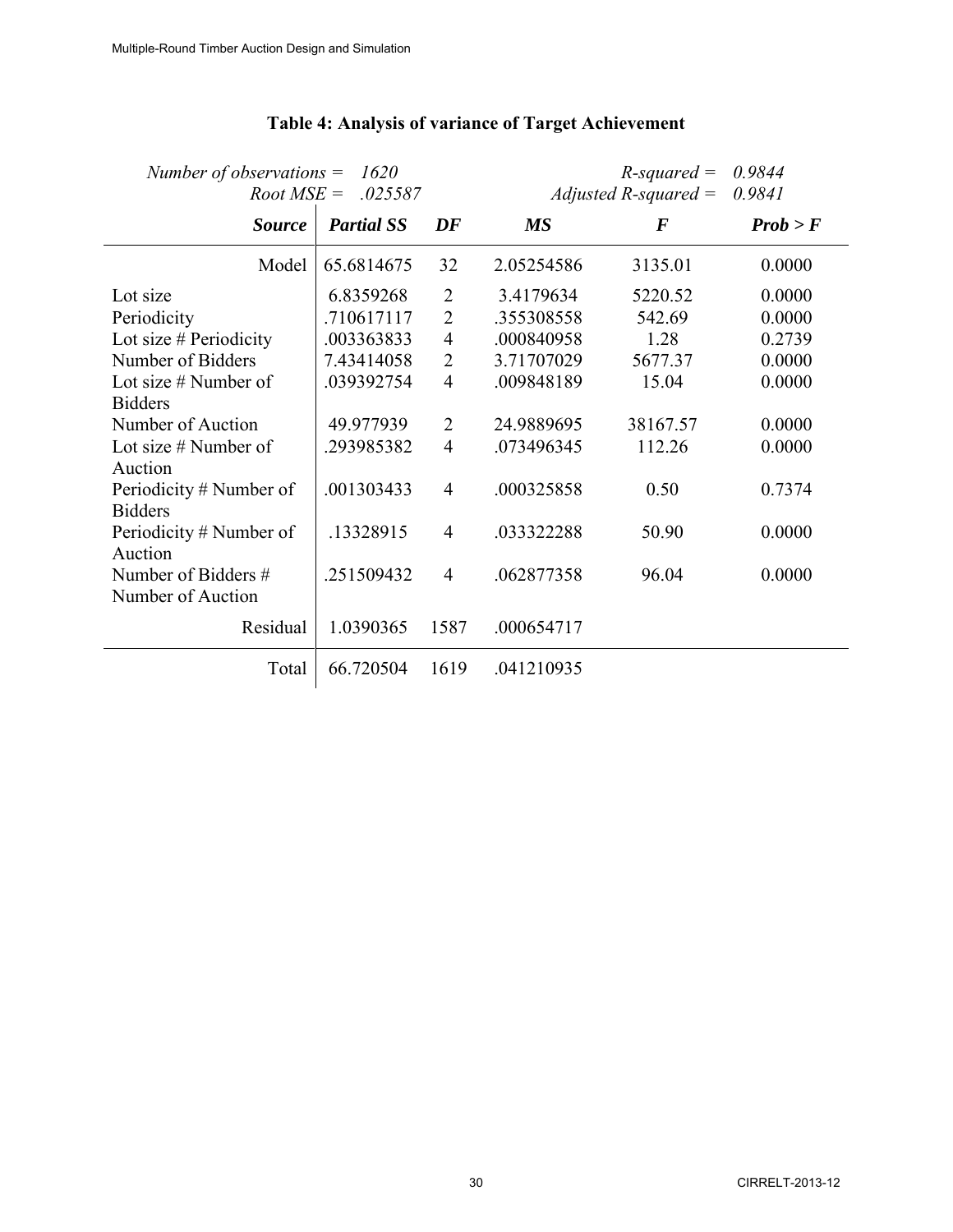## **References:**

Airiau, S., Sen, S., 2003. Strategic bidding for multiple units in simultaneous and sequential auctions. Group Decision and Negotiation, 12(5), 397-413.

Andreoni, J., Miller, J., 1995. Auctions with artificial adaptive agents. Games and Economic Behavior, 10(1), 39-64.

Anthony, P., Jennings, N. R., 2002. Evolving bidding strategies for multiple auctions. In: Proceedings of the 15th European Conference on Artificial Intelligence, 178-182.

Athey, S., Levin, J., 2001. Competition and information in us forest service timber auctions. Journal of Political Economy, 109(2), 375-417.

Athey, S., Levin, J., Seira, E., 2011. Comparing open and sealed bid auctions: evidence from timber auctions. The Quarterly Journal of Economics, 126(1), 207-257.

Baldwin, L. H., Marshall, R. C., Richard, J. F., 1997. Bidder collusion at forest service timber sales. Journal of Political Economy, 105(4), 657-699.

Bapna, R., Goes, P., Gupta, A., 2003. Replicating online Yankee auctions to analyze auctioneers' and bidders' strategies. Information Systems Research, 14(3), 244-268.

Binmore, K., & Klemperer, P., 2002. The biggest auction ever: the sale of the British 3G telecom licences. The Economic Journal, 112(478), C74-C96.

Boutilier, C., Dean, T., Hanks, S., 1999. Decision-theoretic planning: structural assumptions and computational leverage. Journal of Artificial Intelligence Research, 11, 1-94.

Cliff, D., Bruten, J., 1997. Minimal-Intelligence agents for bargaining behaviors in market-based environments. Hewlett-Packard Labs., Technical Report, HPL 97-91.

Cramton, P., 2007. How best to auction oil rights. In: Humphreys, M., Sachs, J. D., Stiglitz, J. E., (eds.). Escaping the resource curse. New York: Columbia University Press, 5, 114-151.

Elyakime, B., Laffont, J. J., Loisel, P., Vuong, Q., 1994. First-price sealed-bid auctions with secret reservation prices. Annales d'Economie et de Statistique, 115-141.

Elyakime, B., Laffont, J. J., Loisel, P., Vuong, Q., 1997. Auctioning and bargaining: an econometric study of timber auctions with secret reservation prices. Journal of Business &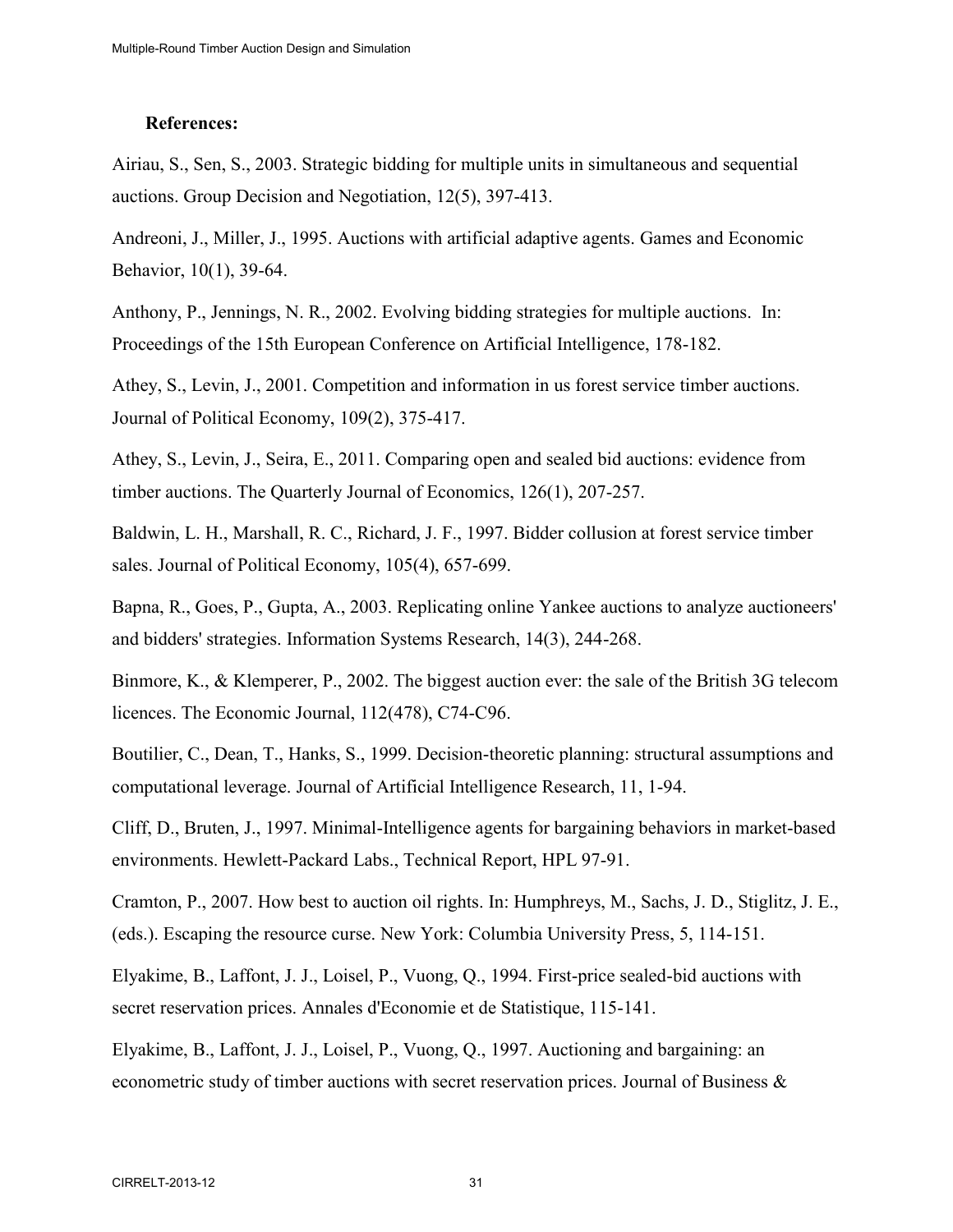Economic Statistics, 15(2), 209-220.

Ganuza, J.J., 2004. Ignorance promotes competition: an auction model with endogenous private valuations. The Rand Journal of Economics, 35(3), 583-598.

Gerber, A., Klusch, M., 2002. Agent-based integrated services for timber production and sales. IEEE Intelligent Systems, 17(1), 33-39.

Gerding, E. H., Dash, R. K., Byde, A., Jennings, N. R., 2008. Optimal strategies for simultaneous vickrey auctions with perfect substitutes. Journal of Artificial Intelligence Research (JAIR), 32, 939-982.

Gmytrasiewicz, P. J., Durfee, E. H., 1995. A rigorous, operational formalization of recursive modeling. In Proceedings of the First International Conference on Multi-Agent Systems, 125- 132.

Gode, D. K., Sunder, S., 1993. Allocative efficiency of markets with zero-intelligence traders: Market as a partial substitute for individual rationality. Journal of political economy, 101(1), 119-137.

Graham, D. A., Marshall, R. C., 1987. Collusive bidder behavior at single-object second-price and English auctions. The Journal of Political Economy, 95(6), 1217-1239.

Greenwald, A., Boyan, J., 2005. Bidding algorithms for simultaneous auctions: A case study. Journal of Autonomous Agents and Multiagent Systems, 10(1), 67-89.

Grossklags, J., Schmidt, C., Siegel, J., 2000. Dumb software agents on experimental electronic markets. In: Informatiktage 2000, G. fur Informatik e.V.,Ed. Leinfelden-Echterdinge, Germany: Konradin Verlag.

Haile, P., 2001. Auctions with resale markets: an application to us forest service timber sales. American Economic Review, 91, 399-427.

Hansen, R., 1985. Empirical testing of auction theory. American Economic Review, 75, 156-159.

Kagel, J.H., 1995. Auctions: a survey of experimental research. In: Kagel, J.H., Roth, A.E., (Eds.). Handbook of Experimental Economics, Princeton University Press, Princeton.

Karuga, G., Nair, S., Tripathi, A. K., 2005. Sizing of lots in identical-item sequential online auctions. Working Paper, University of Connecticut.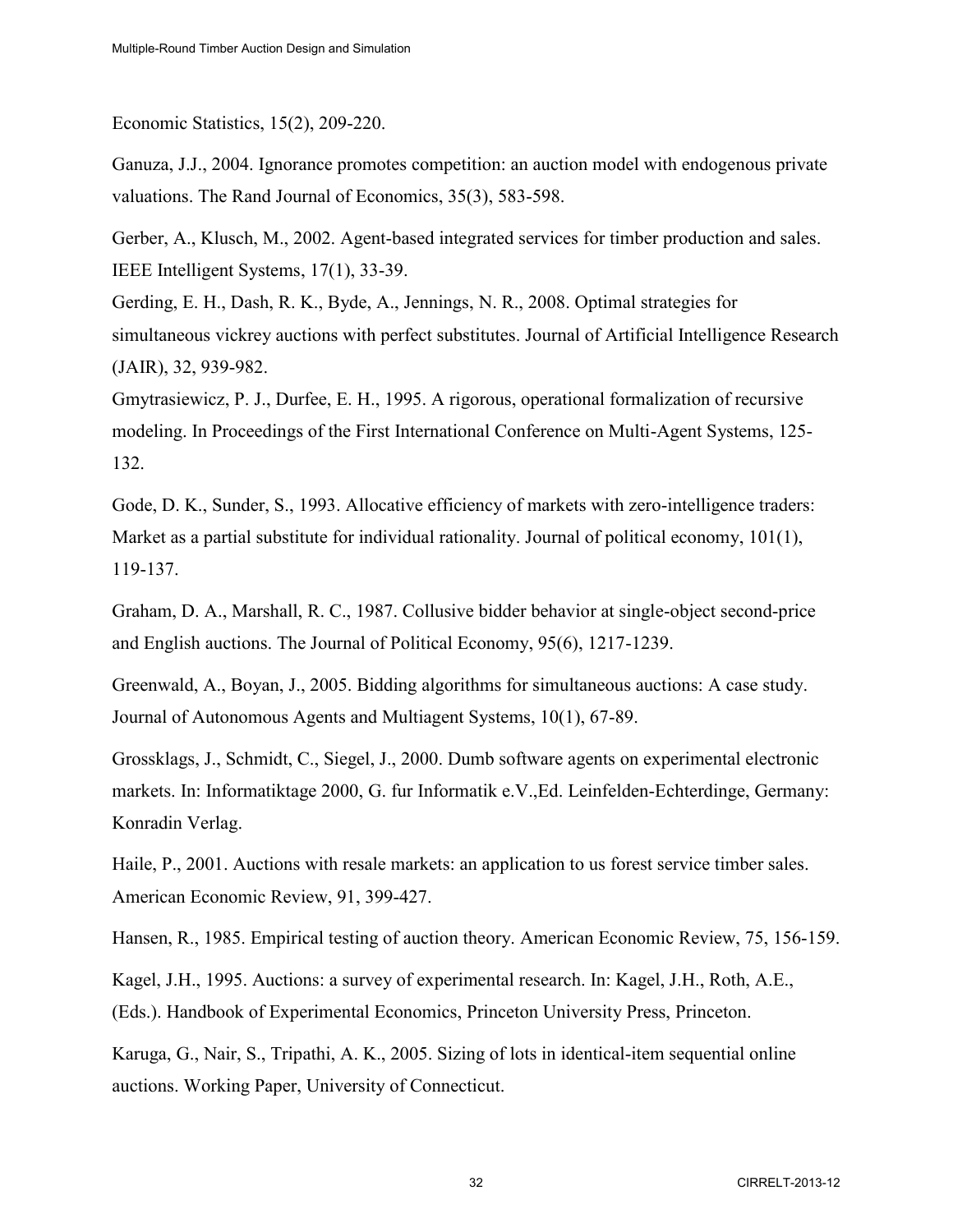Klemperer, P., 2002. What Really Matters in Auction Design. Journal of Economic Perspectives,  $16(1)$ ,  $169 - 189$ .

Kreps, D. M., 1990. Game theory and economic modeling. New York: Oxford University Press. Lu, J., Perrigne, I., 2008. Estimating risk aversion from ascending and sealed-bid auctions: the case of timber auction data. Journal of Applied Econometrics, 21, 1221-1247.

Mailath, G., Zemsky, P., 1991. Collusion in second price auctions with heterogeneous bidders. Games and Economic Behavior, 3, 467-486.

Maskin, E., J. Riley, 2000. Asymmetric Auctions. Review of Economic Studies, 67, 439 - 454.

Mathieu, P., Beaufils, B., Brandouy, O., 2006. Artificial economics, agent-based methods in finance, game theory and their applications. Berlin: Springer.

McAfee, R.P., McMillan, J., 1987. Auctions and Bidding. Journal of Economic Literature, 25, 699-738.

Mead, W. J., 1967. Natural resource disposition policy: oral auctions vs. sealed bids. Natural Resource Journal, 7, 194-224.

Mehlenbacher, A., 2007. Multiagent system platform for auction experiments. University of Victoria, Economics Department Discussion Paper, DDP0706.

Menezes, F.M., 1993, Sequential actions with delay costs, a two-period model. Economics Letters, 42.

Milgrom, P., 1989. Auctions and bidding: a primer. Journal of Economic Perspectives, 3, 3-22. Pinker, E., Seidmann, A., Vakrat, Y., 2000. Using transaction data for the design of sequential, multi-unit, online auctions. Working Paper CIS-00-3, Simon School, University of Rochester.

Mitchell, T. M., 1997. Machine learning. Boston: McGraw Hill.

Paarsch, H., 1991. Empirical models of auctions and an application to British Columbia timber sales. University of British Columbia mimeograph.

Park, S., Durfee, E.H., Birmingham, W.P., 1999. An adaptive agent bidding strategy based on stochastic modeling. Agents, 147-153.